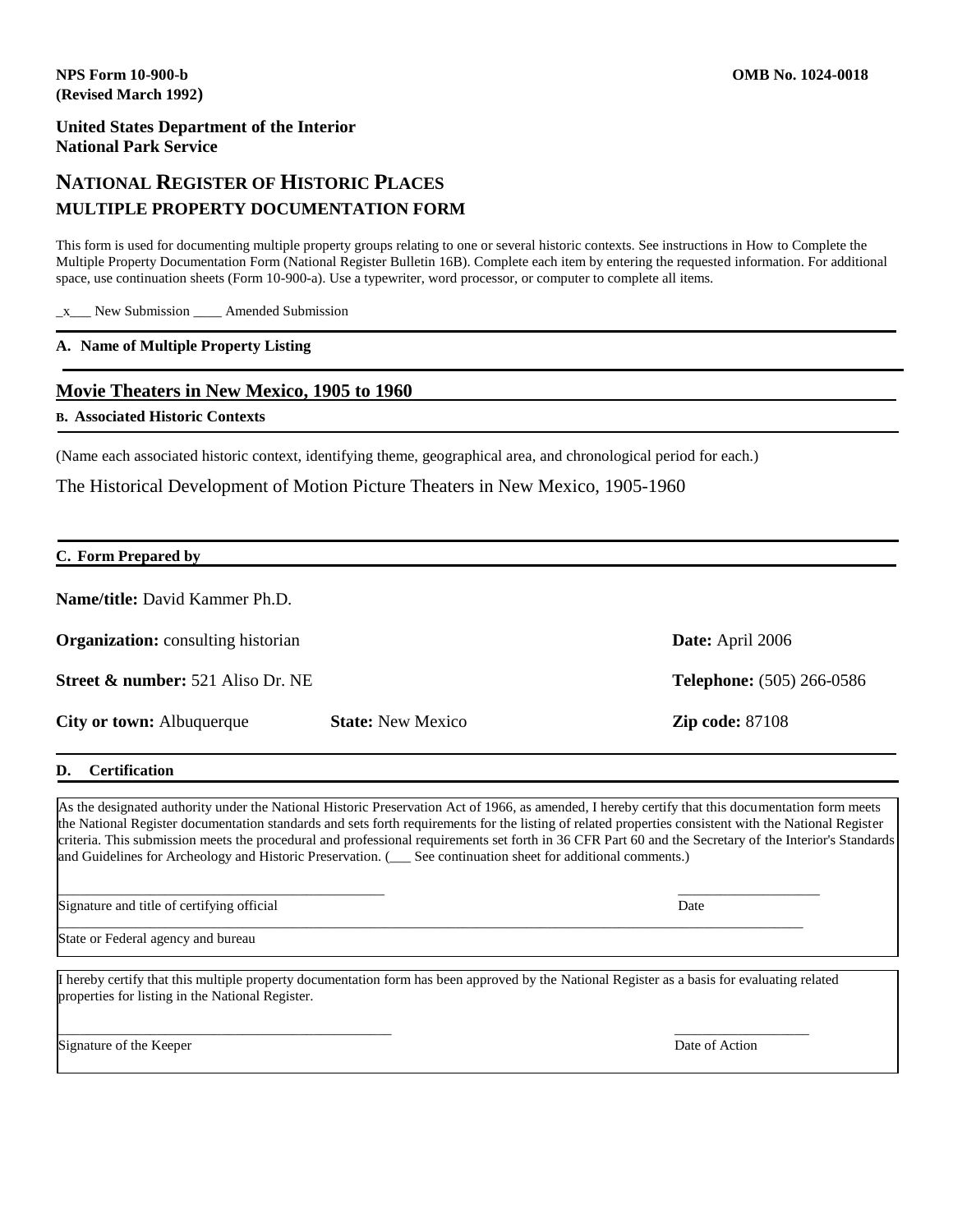#### **Table of Contents for Written Narrative**

**Provide the following information on continuation sheets. Cite the letter and the title before each section of the narrative. Assign page numbers according to the instructions for continuation sheets in How to Complete the Multiple Property Documentation Form (National Register Bulletin 16B). Fill in page numbers for each section in the space below.**

|                                                                                                                                                                                                                           | <b>Page Numbers</b> |
|---------------------------------------------------------------------------------------------------------------------------------------------------------------------------------------------------------------------------|---------------------|
| <b>Statement of Historic Contexts</b>                                                                                                                                                                                     |                     |
| (If more than one historic context is documented, present them in sequential order.)                                                                                                                                      | 3                   |
| <b>Associated Property Types</b>                                                                                                                                                                                          |                     |
| (Provide description, significance, and registration requirements.)                                                                                                                                                       | 18                  |
| <b>Geographical Data: The State of New Mexico</b>                                                                                                                                                                         | 21                  |
| <b>Summary of Identification and Evaluation Methods</b>                                                                                                                                                                   | 22                  |
| (Discuss the methods used in developing the multiple property listing.)                                                                                                                                                   |                     |
| <b>Major Bibliographical References</b>                                                                                                                                                                                   |                     |
| (List major written works and primary location of additional documentation: State<br>Historic Preservation Office, other State agency, Federal agency, local government,<br>university, or other, specifying repository.) | 24                  |
|                                                                                                                                                                                                                           |                     |

**Paperwork Reduction Act Statement:** This information is being collected for applications to the National Register of Historic Places to nominate properties for listing or determine eligibility for listing, to list properties, and to amend existing listings. Response to this request is required to obtain a benefit in accordance with the National Historic Preservation Act, as amended (16 U.S.C. 470 et seq.).

**Estimated Burden Statement:** Public reporting burden for this form is estimated to average 120 hours per response including the time for reviewing instructions, gathering and maintaining data, and completing and reviewing the form. Direct comments regarding this burden estimate or any aspect of this form to the Chief, Administrative Services Division, National Park Service, P.0. Box 37127, Washington, DC 20013-7127; and the Office of Management and Budget, Paperwork Reductions Project (1024-0018), Washington, DC 20503.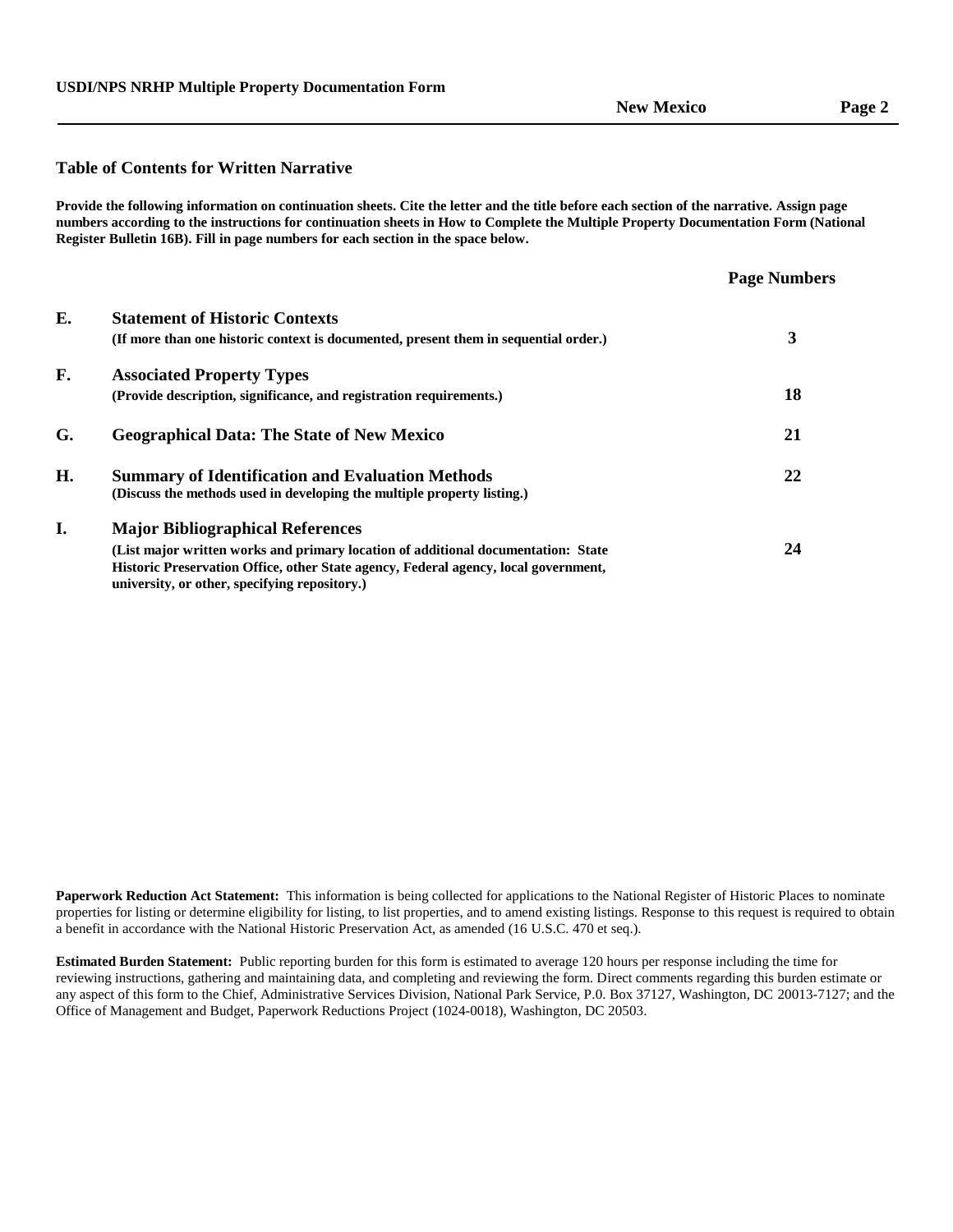**NATIONAL REGISTER OF HISTORIC PLACES CONTINUATION SHEET**

**Section \_\_\_E\_\_ Page** 3 **\_\_\_\_\_\_\_\_\_\_\_\_\_\_\_\_\_\_\_\_\_\_\_\_\_\_\_\_\_\_\_\_\_\_\_\_\_\_\_\_\_\_**

## **E. The Historical Development of Motion Picture Theaters in New Mexico, 1905-1955**

During the early  $20<sup>th</sup>$  century, the motion picture theater emerged as an essential architectural and social fixture found in cities and along main streets in towns across the nation. Although the Territory of New Mexico often lagged behind other regions of the country in its introduction to popular building styles and new social activities, the coming of the railroad in 1879 served to accelerate the territory's exposure to changing popular tastes. Such was the case with motion pictures and the buildings in which they were exhibited. By 1898, just two years after the opening of the nation's first motion picture theater, the Edison Company, a pioneer in early film production, had shot a fifty-second film, *Indian School Day*, in New Mexico. That same year, Grant's Opera House in Albuquerque screened films documenting the exploits of the Rough Riders in Cuba.

By the early 1900s, theaters constructed to exhibit motion pictures, sometimes accompanied by live stage performances, had begun to appear in the Territory, especially in its larger cities. Following statehood in 1912, the construction of motion picture theaters extended to many of the state's smaller towns. Only a few of these theaters constructed during the 1920s in the state's larger cities embodied elaborate design details and amenities suggesting the grandeur of picture palaces associated with theaters in the nation's major cities.

From 1905 and continuing through 1960, however, smaller theaters embracing modest design details appeared along main streets in communities throughout the state. First illuminated with lines of bulbs and, during the 1930s, neon, their facades, signs and marquees, and picture display boxes offered a striking visual contrast to the staid commercial fronts typically lining main streets. With often equally striking interiors, these theaters provided a setting for the public's viewing experiences that temporarily transported patrons beyond the horizons of their daily lives to the exotic worlds created by the film industry.

Unchallenged in their ability to entertain the American public until the advent of television in the 1950s, these motion picture theaters functioned as gathering places throughout New Mexico, serving to define community through their architecture and the shared entertainment experience they offered. By the 1960s, the conditions that had encouraged the widespread construction of motion picture theaters along main streets had changed, prompting closures and, in some instances, demolition or substantial alterations to many theaters. Those that remain represent an architectural form and social institution that contributed to the vitality of main street life in New Mexican communities through the middle of the  $20<sup>th</sup>$  century.

## **Historic Precedents**

Prior to the emergence of the motion picture theater, a variety of sources offered entertainment to those living in the small towns and villages of New Mexico during the Colonial, Mexican and Territorial periods. With religion central to the lives of most early New Mexicans, these early forms of entertainment reflected that worldview. The Pueblos marked the solar, lunar and seasonal cycles of their world with dances that often occurred in village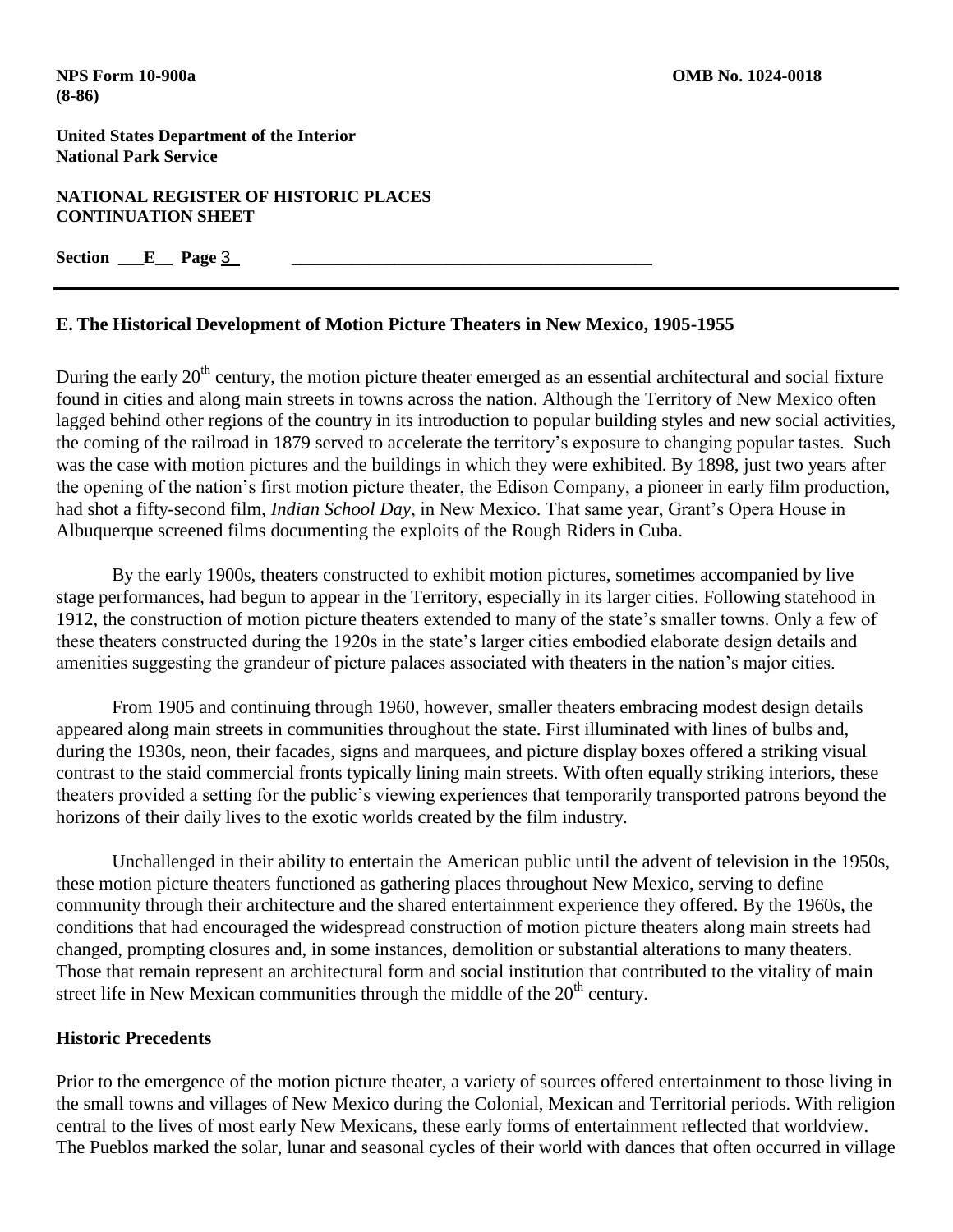#### **NATIONAL REGISTER OF HISTORIC PLACES CONTINUATION SHEET**

### **Section \_\_\_E\_\_ Page** 4 **\_\_\_\_\_\_\_\_\_\_\_\_\_\_\_\_\_\_\_\_\_\_\_\_\_\_\_\_\_\_\_\_\_\_\_\_\_\_\_\_\_\_**

plazas. The ritual dances of Kachinas, the benevolent anthropomorphic beings who blessed crops and held the power to heal, were central to the lives of villagers, and the comings and goings of these dancers galvanized and entertained the community. Reflecting the mixing of Roman Catholicism with Pueblo belief, Matachines dancers, accompanied by musicians, appeared in the plazas of both Pueblo and Hispanic villages during the Christmas season.

Other rituals, dances and processionals associated with the Nativity were also central to life in Hispanic villages along the Rio Grande Valley. During the weeks preceding Christmas, the folk drama of *Las Posadas*, depicting Joseph and Mary's unsuccessful quest for lodging in Bethlehem, was frequently performed, sometimes in conjunction with *Los Pastores*, depicting the experience of the shepherds on that same Christmas Eve. Similarly, during Holy Week Penitente processionals involved entire villages as either participants or observers. Combining both religious and secular entertainment were the fiestas celebrating the patron saint of each village. Not limited to a narrow religious purpose, these fiestas combined religious ceremony with carnival-like events such as games of chance and dancing, often held in the largest halls available in the village.

Forms of entertainment more directly connected with the exhibition of motion pictures in that admission fees, or in-kind payments, were levied included performances offered by itinerant troupes of entertainers and puppeteers. The former, consisting of singers, actors, acrobats and trapeze artists suggestive of a small circus, dated to colonial times. Referred to as *maromeros*, or acrobats, these troupes traveled from village to village in New Mexico, advertising through broadsides and bartering performances for food (Weigle 404). With no enclosed space sufficient to hold the entertainers and their audience, these troupes often carried tents, or *carpas*, which they raised to use as their entertainment venue. The latter, known as *Los Titeres*, or puppet shows, also traveled from village to village. Typically, the *tirititero*, or manager, would rent the largest space available in the village, erecting a small stage for his marionettes at one end of the room and charging the villagers, who brought their own seats, an admission for the evening's entertainment. Extending into the early 20<sup>th</sup> century, these itinerant shows offered a precedent for the role of commercial entertainment bringing members of the community together in the expectation of experiences that went beyond their daily lives.

The coming of the railroad to the territory in 1879 strengthened New Mexico's ties with the prevailing material and popular culture in the rest of the United States. While the folk entertainment associated with New Mexico's Native American and Hispanic cultures would persist, the railroad accelerated the rate with which New Mexicans became exposed to mainstream cultural tastes, including popular entertainment. As some of the small depots that appeared along the miles of rails crossing the territory grew into small towns, their boosters sought to emulate the urbane culture they associated with town life elsewhere. Central among such symbols of civic cultural were the auditoriums and halls found in eastern and midwestern communities where traveling exhibitors presented one-night shows. Often multi-purpose and serving as public meeting halls, these auditoriums enabled audiences to experience at least a small taste of the entertainment routinely available to urban dwellers. Most often this entertainment consisted of vaudeville acts staged by troupes that toured the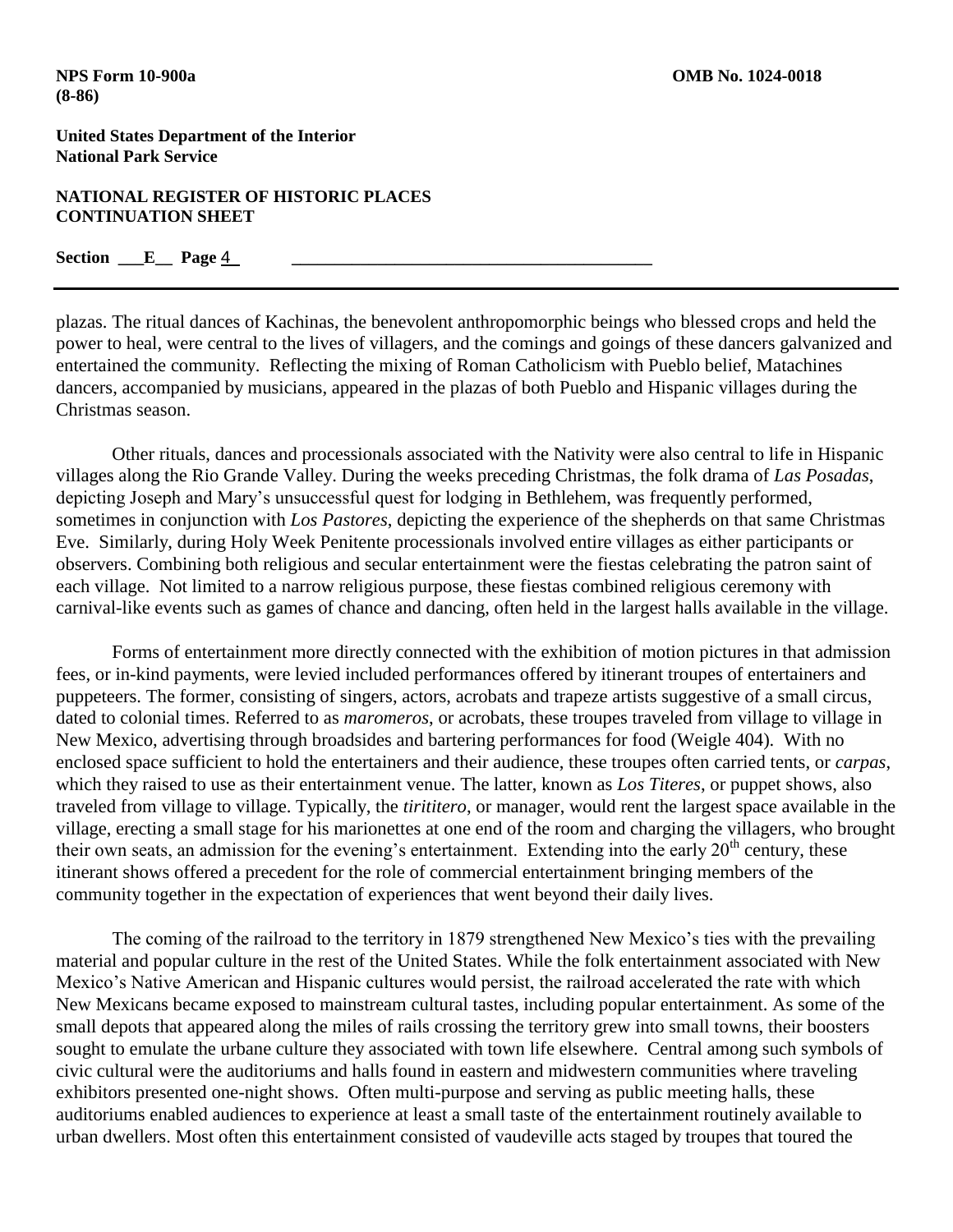#### **NATIONAL REGISTER OF HISTORIC PLACES CONTINUATION SHEET**

## **Section \_\_\_E\_\_ Page** 5 **\_\_\_\_\_\_\_\_\_\_\_\_\_\_\_\_\_\_\_\_\_\_\_\_\_\_\_\_\_\_\_\_\_\_\_\_\_\_\_\_\_\_**

country. Offering a mixture of singers, magicians, animal acts and other circus-inspired performers, condensed plays, inspirational recitations, and magic lantern presentations, vaudeville provided a diversion from the routines of daily life in territorial New Mexican towns. Although few of these acts approached highbrow culture, small-town boosters often sought to add prestige to their communities—and to legitimize the entertainment to perspective patrons—by designating these early halls or auditoriums as "opera houses."

During the first three decades of New Mexico's railroad era, opera houses appeared in most of the large towns as well as in smaller mining communities where brief booms inspired lavish spending on amenities designed to offer evidence of the town's prosperity. By the early  $20<sup>th</sup>$  century, all of the territory's leading towns including Las Vegas, Albuquerque, Santa Fe, Socorro, Las Cruces, Silver City and Roswell had at least one large public space in which vaudeville entertainment regularly occurred. Among these facilities were Grant's Opera House (1884) in Albuquerque, Kitchen's Opera House (1895) in Gallup, and the Elks Club Opera House (ca. 1900) in Silver City.

In some instances, such as in Albuquerque and Gallup, the demand for downtown commercial space resulted in locating the opera house in the second story of a commercial building with the ground floor housing stores, cafes, and saloons. Often the largest space available for public gatherings in these communities, New Mexico's early opera houses were significant in fostering a sense of community through the variety of events that occurred in them. Not only did they provide a site for vaudeville entertainment; they also served as arenas for boxing matches, political speeches, school graduations and union meetings. In doing so, the opera house cultivated within townspeople the habit of going to a public place and paying for entertainment, a conditioning upon which the nascent film industry would depend as it perfected filmmaking to become mass entertainment.

As was the case throughout the nation, the opera houses in New Mexico were among the earliest sites used for the exhibition of pioneer motion pictures. Commercial exhibition began with the advent of peep shows in New York in 1894 in which only one person could view a brief fifty-foot reel of film rarely lasting more than a minute. By 1896, Thomas Edison and his agents had arranged for the manufacture of the Vitascope, a European-invented projector that permitted a greatly expanded audience to view images projected on a screen. Vaudeville exhibitors were quick to see the appeal these flickering images held for their audiences and began including them, often as the last act, in their vaudeville shows. Analyzing the enthusiasm with which vaudeville embraced the motion picture, in 1944 sociologist Mae D. Huettig observed that in doing so exhibitors were "unwittingly digging the grave of vaudeville" (Huettig 11). Citing the Loew's theater chain, initially a vaudeville company, as an example, she noted that beginning in 1896 the company billed its presentations as "Vaudeville and Pictures." Only in 1906 coinciding with the advent of the nickelodeon, an exhibition space generally limited to the showing of motion pictures, did it reverse the phrase to "Pictures and Vaudeville."

Edison's Vitascope, as well as other newly patented projectors, including models sold through the Sears and Roebuck catalogue, enabled opera houses managers and other entrepreneurs to convert other spaces into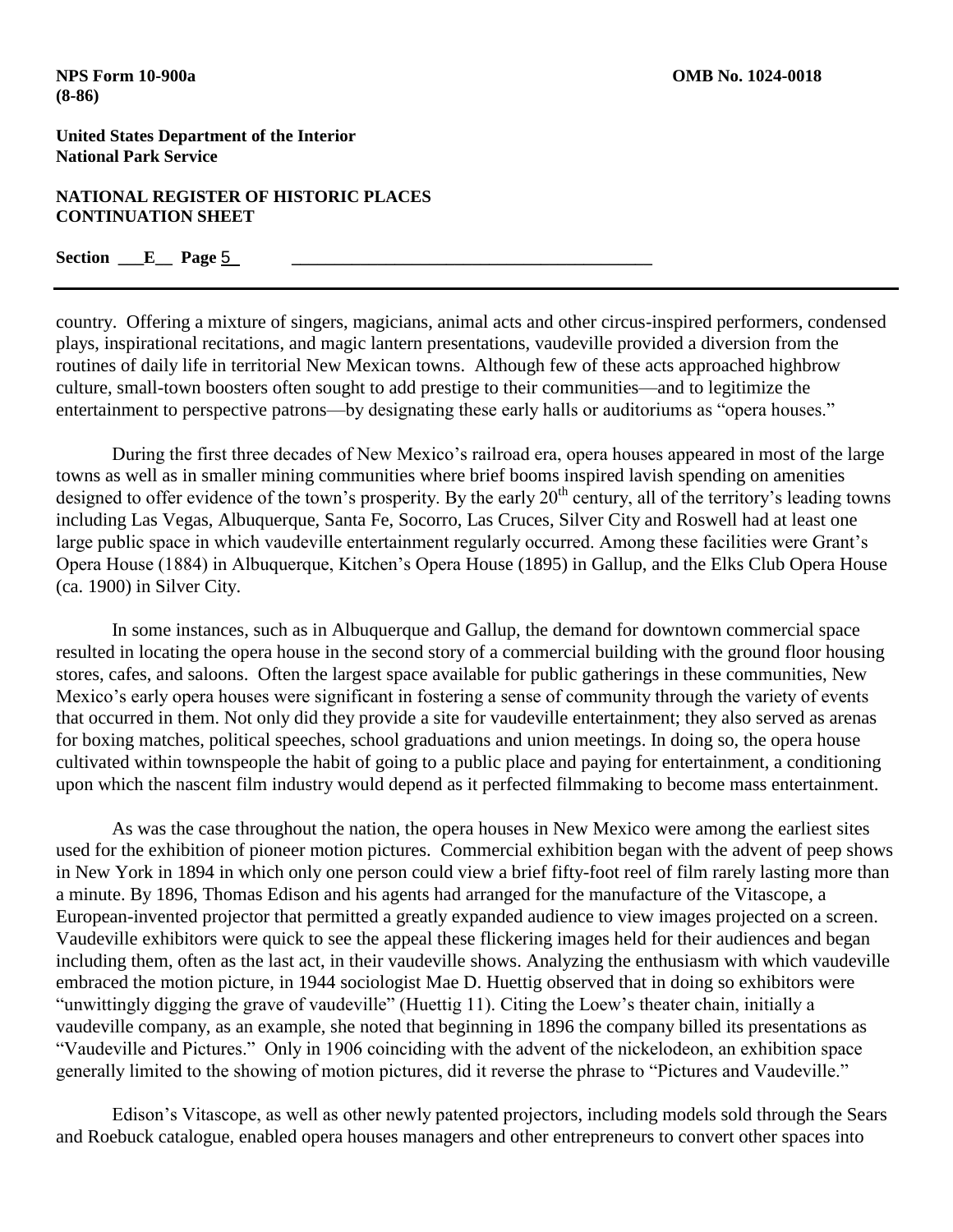### **NATIONAL REGISTER OF HISTORIC PLACES CONTINUATION SHEET**

### Section <u>E</u> Page <u>6</u>

makeshift theaters. Exhibitors in New Mexico, recognizing that films held a potential beyond a passing curiosity, quickly acquired projectors and began exhibiting moving pictures. Some of the most successful pioneer motion picture exhibits in the Territory included films about the Spanish-American War, especially those depicting Teddy Roosevelt's Rough Riders, many of whom hailed from New Mexico. Beginning in the summer of 1898 and extending through late 1900, many vaudeville acts, as well as motion pictures focused on the war, stirring the patriotic fervency of the time and celebrating the exploits of the Rough Riders (Gomery 16).

This pattern of exhibiting motion pictures in opera houses and other public halls began to change around 1905 when businessmen began to realize the potential that the motion picture held for becoming the core of America's mass entertainment. They were buoyed, in part, by remarkable progress in cinematography, particularly the first editing of film resulting in *The Life of an American Fireman*, and the first arrangement of scenes to develop a plot in *The Great Train Robbery*, both produced in 1903. With lengthier pictures treating a greater variety of subjects, entrepreneurs began to envision creating venues primarily devoted to showing motion pictures.

In New Mexico, exhibitors continued to show pictures in various settings ranging from opera houses to tent shows at carnivals, and by 1905 the Fountain Theater in Mesilla had opened, exhibiting both lantern slides and motion pictures (Baca 92). Over the next decade numerous commercial spaces in many towns were converted to theaters, or picture arcades, with their function generally limited to the showing of motion pictures. Their low entry fee, often a nickel, combined with the Greek work for theater, odeon, prompted the neologism, nickelodeon, denoting a new building type that began to appear along main streets in the years before statehood.

The cost of converting a commercial space along main street into a theater was relatively inexpensive. A screen at the end of a single room, chairs and benches along the flat floor for patrons, and a projection booth, soon sealed with lead to protect patrons from potentially explosive film, at the rear, generally was all that an interior required to undergo transformation into a theater. Fancier theaters, aspiring for middle class audiences, sometimes offered piano or small orchestra accompaniment during the film. Exhibitors often devoted more attention to the nickelodeon's exterior, seeking to publicize the theater with poster displays, electric signs, and a ticket booth, often lined with lights, located outside the front of the theater. By taking these few steps, exhibitors in small towns throughout N

Reflective of this trend in the smaller towns of the territory, were the first theaters to open in Clovis in 1907, the same year that the town was founded as a railroad siding and ranch and farming center. As a downtown commercial district began to develop, two theaters, the Clovis Grand and Unigus Theaters soon offered over a thousand feet of movie film as well as slide shows with musical accompaniment nightly. Initially, children paid a nickel and adults a dime to attend an evening's entertainment. Within four years two additional theaters, including the first Lyceum Theater, had opened. Suggestive of the etymology of the term,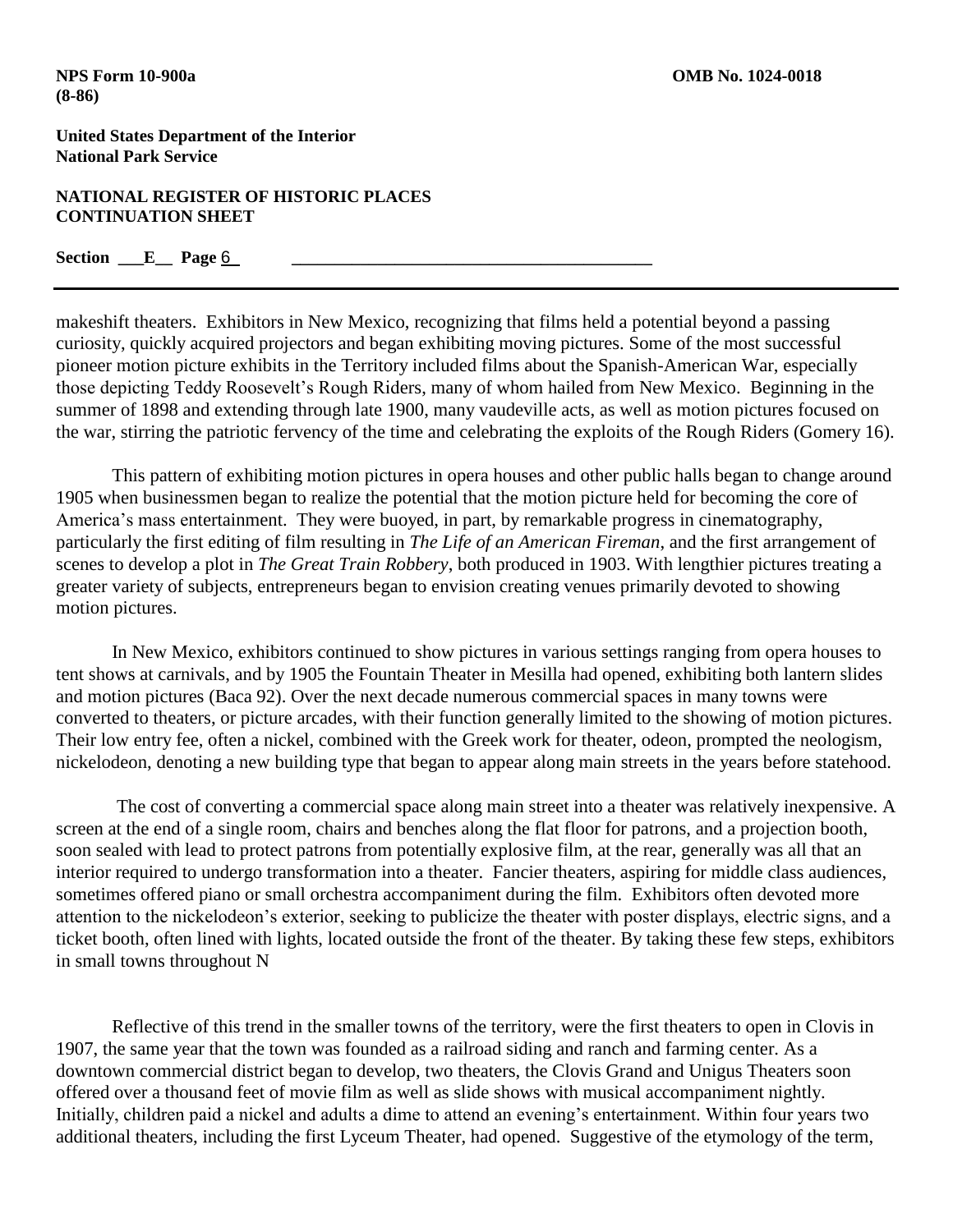**NATIONAL REGISTER OF HISTORIC PLACES CONTINUATION SHEET**

**Section \_\_\_E\_\_ Page** 7 **\_\_\_\_\_\_\_\_\_\_\_\_\_\_\_\_\_\_\_\_\_\_\_\_\_\_\_\_\_\_\_\_\_\_\_\_\_\_\_\_\_\_**

nickelodeon, the first manager of the Lyceum would stand in front of the theater, tossing nickels to surrounding children with those who caught a coin admitted for free (Hughes np).

The low expenses associated with exhibiting motion pictures combined with New Mexico's warm southwestern climate saw the territory's nickelodeons competing with an even less expensive theater type, the airdome. In an era predating rudimentary air-cooling of the 1920s and air-conditioning of the 1930s, outdoor theaters emerged as an alternative to hot, stuffy theaters in buildings baked by the sweltering New Mexico sun. Generally airdomes were located on vacant lots in the commercial district and enclosed with wood, sheet-iron, or canvas and with a single well-lit entry. Offering less security and more susceptible to knotholers, who peaked through holes in the walls without paying admission, than enclosed theaters, airdomes appeared in communities in the southern and eastern sections of the territory where warm, generally dry weather permitted them to function during late spring, summer and early fall. An airdome competed with the Grand Theater in Clovis. The Air Dome Theater in Tucumcari (1908), located on the site of the current Odeon Theater, the Airdome in Alamogordo, later site of the current Sands Theater (ca. 1930), and the Airdome of 1909 in Silver City marked the first motion picture theaters in those communities.

Given the low costs involved in opening airdomes and nickelodeons and their location in the heart of growing downtown areas where businessmen soon found more valuable uses for properties, these pioneer motion picture venues were short-lived. Other than the Fountain Theater, no examples without substantial alterations of these pioneer theaters remain in New Mexico. Their significance, however, in helping to create a new public forum for experiencing, arguably, the first form of mass entertainment is substantial. As the cultural critic, Gilbert Seldes, would observe in the early 1930s, the success of the early motion picture industry grew from its ability to compel people to leave their homes in anticipation of entertainment, "to go to any movie rather than not go at all" (Seldes 9). The process of prompting them to do so and "to enter a place designed for entertainment, to experience the sort of contagious pleasure, which several hundred other people feel at the same time" made its first great advances during the era of the nickelodeon and airdome.

## **The Emergence of Modern Motion Picture Theaters**

In sharp contrast to the low costs associated with opening and operating a nickelodeon, the growing popularity of motion pictures during the 1910s, particularly among the middle-class, prompted exhibitors to improve the quality and increase the size of new theaters. In large cities, where the phenomenon of the picture palace would culminate with theaters seating several thousand, the thinking of many promoters was reflected in the comments of leading motion picture impresario S.L. "Roxy" Rothapfel. Convinced that the public had little idea of its preferences in theaters, that "they want to be entertained, that's all," he concluded, "Don't give the people what they want—give 'em something better" (Hall 37). During the national spending spree of the 1920s, Rothapfel's dictum resulted in an escalation of increasingly elaborate theaters that ceased only with the Great Depression.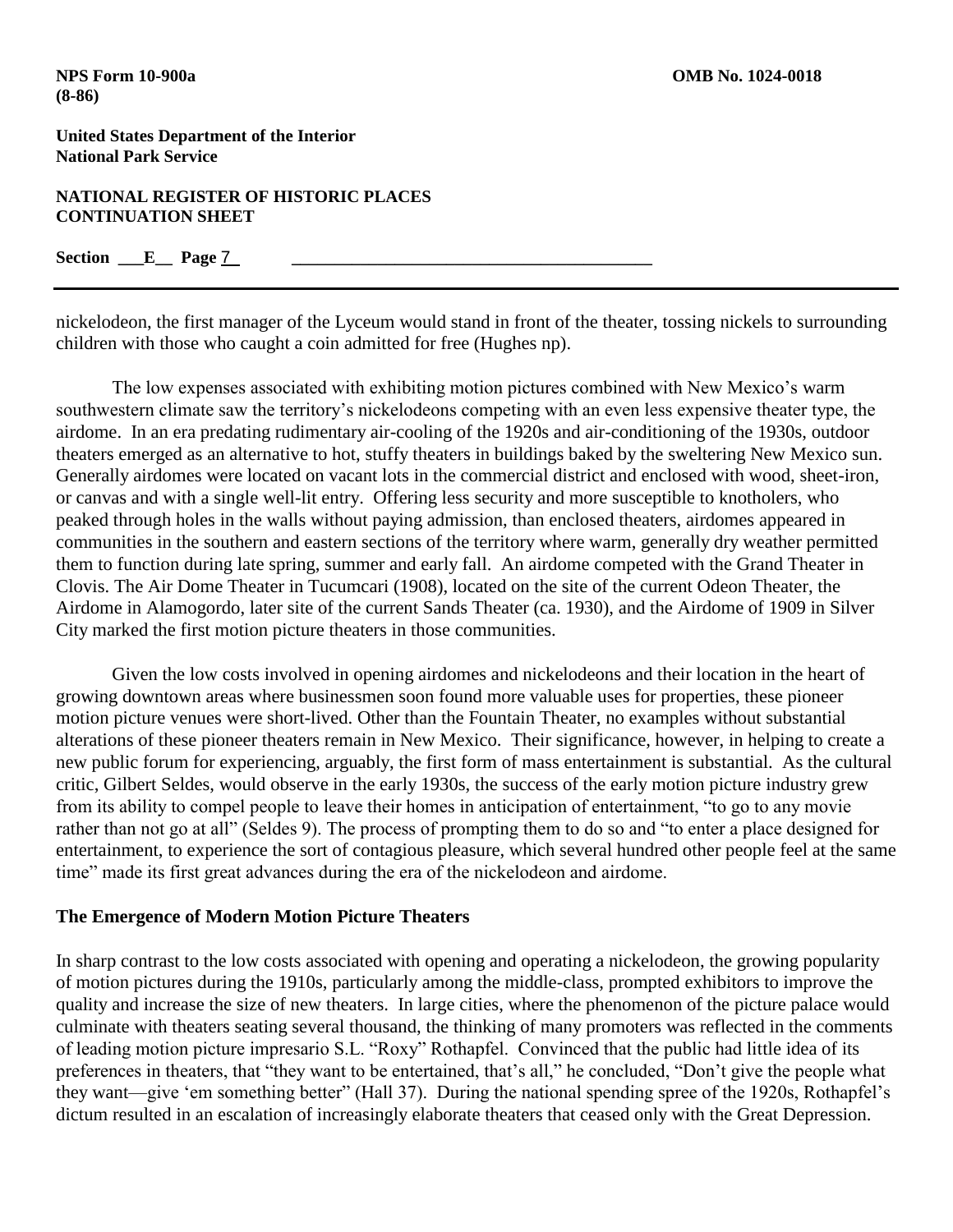**NATIONAL REGISTER OF HISTORIC PLACES CONTINUATION SHEET**

## $Section \_ E \_ \text{Page 8}$

To realize such expensive theater projects, ownership in large cities necessarily shifted to chain-owned theaters financed by well-capitalized investors including the major Hollywood studios.

In New Mexico, where in 1920 Albuquerque was the state's single city with a population greater than ten thousand, the construction of theaters and their management assumed a more modest scale reflective of the size of the towns scattered across the lightly populated state. Only the Kimo (1927) in Albuquerque, El Morro (1928) in Gallup, and the Lensic (1931) in Santa Fe offer hints of the grand scale and ornate detailing associated with the great picture palaces of the era. While each of these theaters is listed in the National Register and this Multiple Property Documentation Form focuses on theaters constructed in the state's smaller towns, occasional references to them enriches this contextual discussion.

So removed was New Mexico from the theater chains that generally owned theaters in major cities that, by 1940, only thirteen of New Mexico's 71 theaters were owned by those studios, placing it forty-fourth among all states in that category (Huettig 134-45). On a scale commensurate with other commercial development found along the main streets of the state's communities, however, motion picture theater construction began to expand beginning with statehood in 1912. This trend continued until the onset of the Great Depression in 1929, when a faltering national economy and changing popular styles induced a shift to more modest design in theater construction during the 1930s and continuing into the 1950s.

Particularly striking is the pattern of theater construction and ownership that emerged in New Mexico during the 1910s and 20s. Rather than widespread investment by out-of-state theater chains, leading local businessmen undertook the construction of modern theaters on prime downtown properties. In the larger towns, some of these owners sought architects, such as the Boller Brothers of California, nationally known for their theater design. In these, and a few other theaters, designers imbued both the exteriors and interiors of their projects in New Mexico with details reflective of regional sensibilities. In other instances, theater exteriors bore little connection to the region, generally offering what architectural historian Richard Longstreth terms two-part commercial blocks, buildings characterized by horizontal division into two separate zones that would have fit on main streets elsewhere in the nation.

This pattern of local businessmen investing in theater construction was also apparent in many of New Mexico's smaller towns as well. Some of these investors were already familiar with the growing popularity of motion pictures, having previously owned opera houses. Frank Allen, who constructed the first theater in Farmington in 1922, had owned Allen's Opera House, where his daughter provided piano accompaniment for the silent movies. Arch Hurley had operated the Evans Opera House in Tucumcari until 1915 when he opened the New Theater only to replace it with the Princess Theater in 1917 following extensive flood damage to the town's first modern theater. In Gallup, W.E. Morris, who owned many commercial properties along Railroad and Coal Avenues, had resisted opening a nickelodeon because he believed motion picture entertainment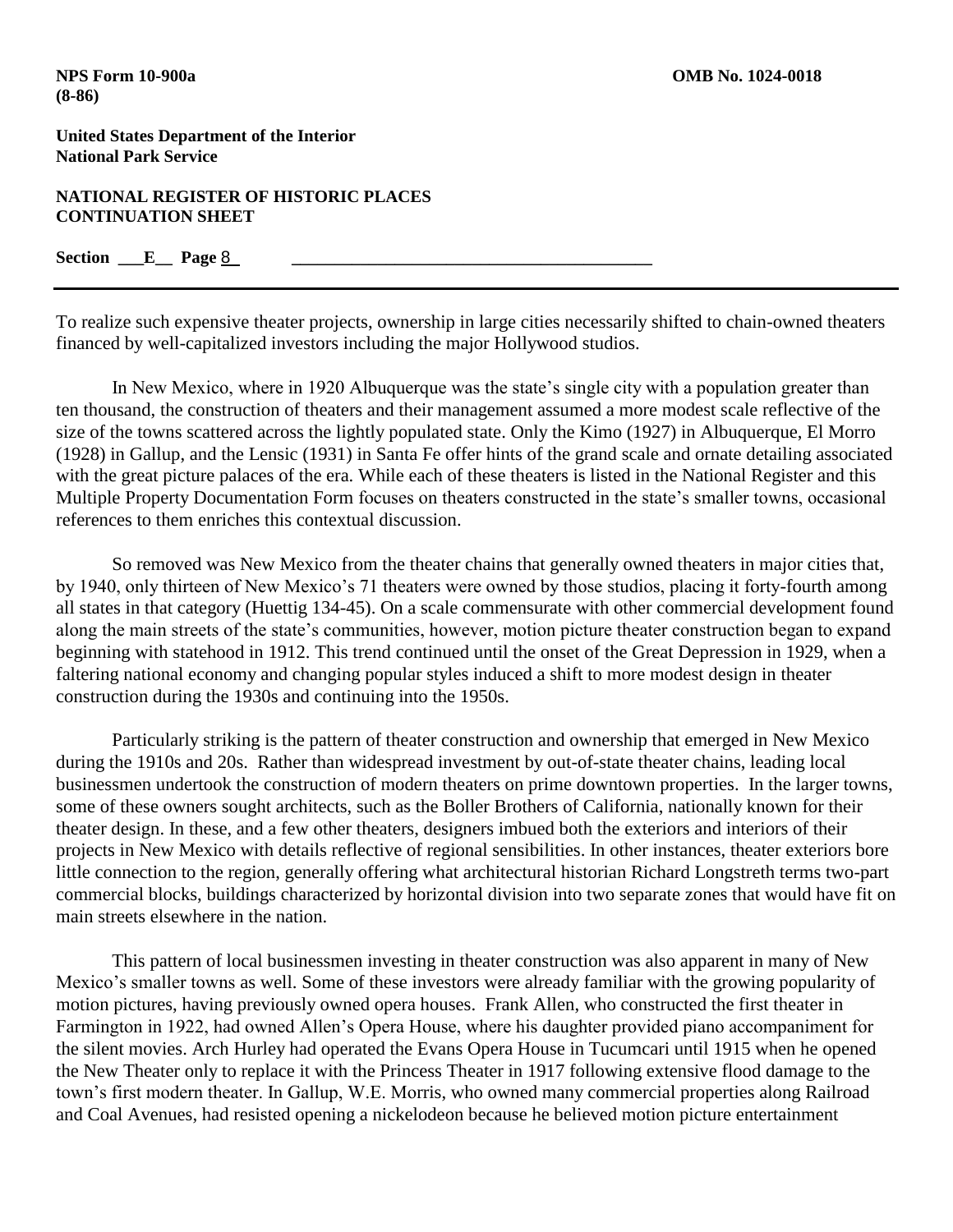#### **NATIONAL REGISTER OF HISTORIC PLACES CONTINUATION SHEET**

### Section <u>E</u> Page <u>9</u>

unsuitable for women and children. Following the success of Gallup's first modern theater, the Strand (ca. 1920), he hired Carl Boller to design the ornate El Morro in 1929.

Still others entering the theater business came to the new industry from other activities along main street. Morris Herzstein, the leading merchant in Clayton as well as a cattle and sheep rancher, lost his mercantile store to a devastating fire in 1915. Rather than simply rebuilding the store he chose to construct the Mission Theater (1916) on the site, including a wide storefront to the east of the theater as part of a half-block reconstruction project. Eugene Hardwick, having sold his ranch in the Pecos Valley, moved his family to Clovis and began acquiring properties including the first Lyceum Theater (1912) in 1915, soon erecting an eye-catching twentyfive-ft.-high arch across Main Street in front of the theater. Following the construction of the rival Mesa Theater (1918), in which he soon became a partner, he concluded that Clovis' growing population could support yet another theater. Thus in 1919, Hardwick constructed the present Lyceum Theater, including in its plans a large stage and fly tower, an elevated section above the stage that permitted the hanging of curtains and backdrops used in live stage performances, as well as a pioneer air-cooling system.

Nowhere was the tendency of leading local businessmen investing in the construction of modern theaters more apparent than in Albuquerque. Several Italian families, many of whom had migrated to New Mexico because of the opportunities the new state offered, took profits from investments in mercantile stores, groceries, and real estate and reinvested them in the constructed several large theaters. Beginning with the success that Giacomo Puccini had with the acquisition of the aging Pastime Theater in the late 1910s, Joe Barnett constructed the Sunshine Theater in 1923; Oreste Bachechi constructed the Kimo Theater in 1927. Two decades later, during a second wave of theater construction, Puccini would construct the El Rey Theater in 1941 and Frank Peloso the Hiland Theater in 1951.

Reflective of the success that these businessmen had encountered in Albuquerque and their great faith in the city's future, the scale and capacity of both the Sunshine and Kimo Theaters far outstripped any other theaters in the state. Both contained stages for the live entertainment that continued in Albuquerque through the 1920s. With a capacity of over 900 and an ornate gold-gilded proscenium, the Sunshine was located in the sixstory Sunshine Building. The city's second skyscraper, constructed a year after the nine-story First National Bank, the building employed a symmetrical Beaux Arts style not unlike the detailing that its architect Henry Trost had given to the new bank, a block west on Central Avenue. Incorporated into a two-part vertical block, the theater's marquee and entry provided a visual base to the building with the five story vertical shaft rising above to the decorative cornice capping the building.

Two blocks to the west was the Kimo with a seating capacity of over 700. In contrast to the Sunshine's design, the Kimo, which in Tiwa Pueblo means "the king of its kind," conveyed Bachechi's desire to pay homage to the Southwest's architectural traditions. In doing so, Carl Boller incorporated Pueblo designs and details into the terracotta friezes of the façade. He then embellished the interior with a myriad of plaster-of-Paris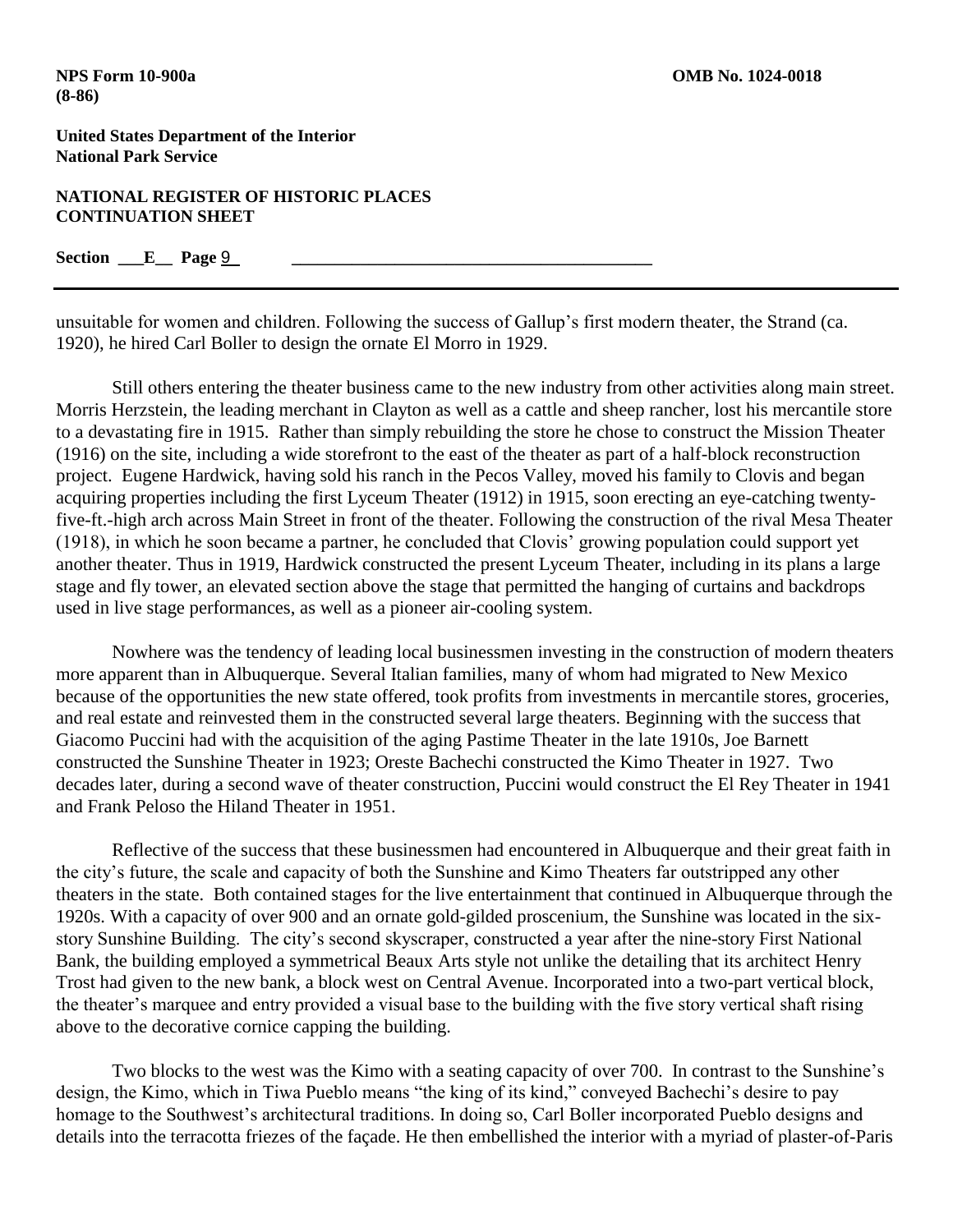**NATIONAL REGISTER OF HISTORIC PLACES CONTINUATION SHEET**

**Section \_\_\_E\_\_ Page** 10 **\_\_\_\_\_\_\_\_\_\_\_\_\_\_\_\_\_\_\_\_\_\_\_\_\_\_\_\_\_\_\_\_\_\_\_\_\_\_\_\_\_\_**

Indian designs, wall friezes, murals, and a ceiling studded with stars suggestive of the elaborate atmospherics typical of the picture palaces found in large cities. Fronted by marquees lined by thousands of bulbs prior to the installation of neon in the 1930s, the city's two leading theaters functioned as beacons illuminating Central Avenue. Their presence helped to assure that the city's main street, which Clyde Tingley, the city's mayor, termed Albuquerque's "Great White Way," remained active even after stores had closed.

On a less grand scale, the theaters appearing in the state's smaller towns performed similar roles. Similar to the contrasting styles manifested in the Sunshine and Kimo Theaters, the design of some theaters mimicked those found elsewhere in the country while the design of others embraced the growing sense of regionalism characterizing public architecture in New Mexico.

In Clayton, Morris Herzstein's Mission Theater with its adjoining commercial space presented a symmetrical one-block façade articulated with a molded belt course and a slightly stepped parapet. At the center of the building was the theater's deeply recessed entry framed with an ornate terracotta frieze leading to a ticket booth located between two double doors. In the basement below the theater, Herzstein included a ballroom with a wood floor that for decades would also provide the townspeople with a roller skating rink.

In Las Vegas, the Coronado Theater (ca. 1922, demolished), built a decade after the Mutual (now Kiva Theater) offered a façade consisting of elevated paired fluted columnar pilasters supporting an ornate entablature topped by a dentil course and a molded cornice. Two figures, each blowing a horn, were mounted between the columns, and a large, two-story semi-circular arch with a terracotta frieze framed the recessed entry with a ticket booth in the center.

The Silco Theater (ca. 1925) in Silver City offered a more mundane facade with a ticket booth located in the center of a rectangular entry in which a narrow marquee and a wall-mounted vertical sign offered the only evidence of the building's function.

Although the façade of the second Lyceum Theater in Clovis offered a few architectural details, such as a stepped parapet and tiled hoods over first and second-story windows associated with Mediterranean design, regionally-inspired theater design was generally limited, especially in the eastern part of the state. In Santa Fe, where in 1912 city leaders decided to embrace the Spanish-Pueblo Revival style to promote its identity as "the city different," El Oňate (ca. 1920, demolished) employed church bell towers similar to the Fine Arts Museum across the street. Similarly, Boller's El Morro in Gallup and the Lensic in Santa Fe, while not regionally inspired, embraced an eclectic group of details related to Moorish design found on the Iberian Peninsula and popularized just years before at the 1926 World's Fair in Seville, Spain.

While the details of their facades varied, most of the early motion picture theaters constructed in New Mexico during the 1910s and 20s shared common characteristics that define their property type. Common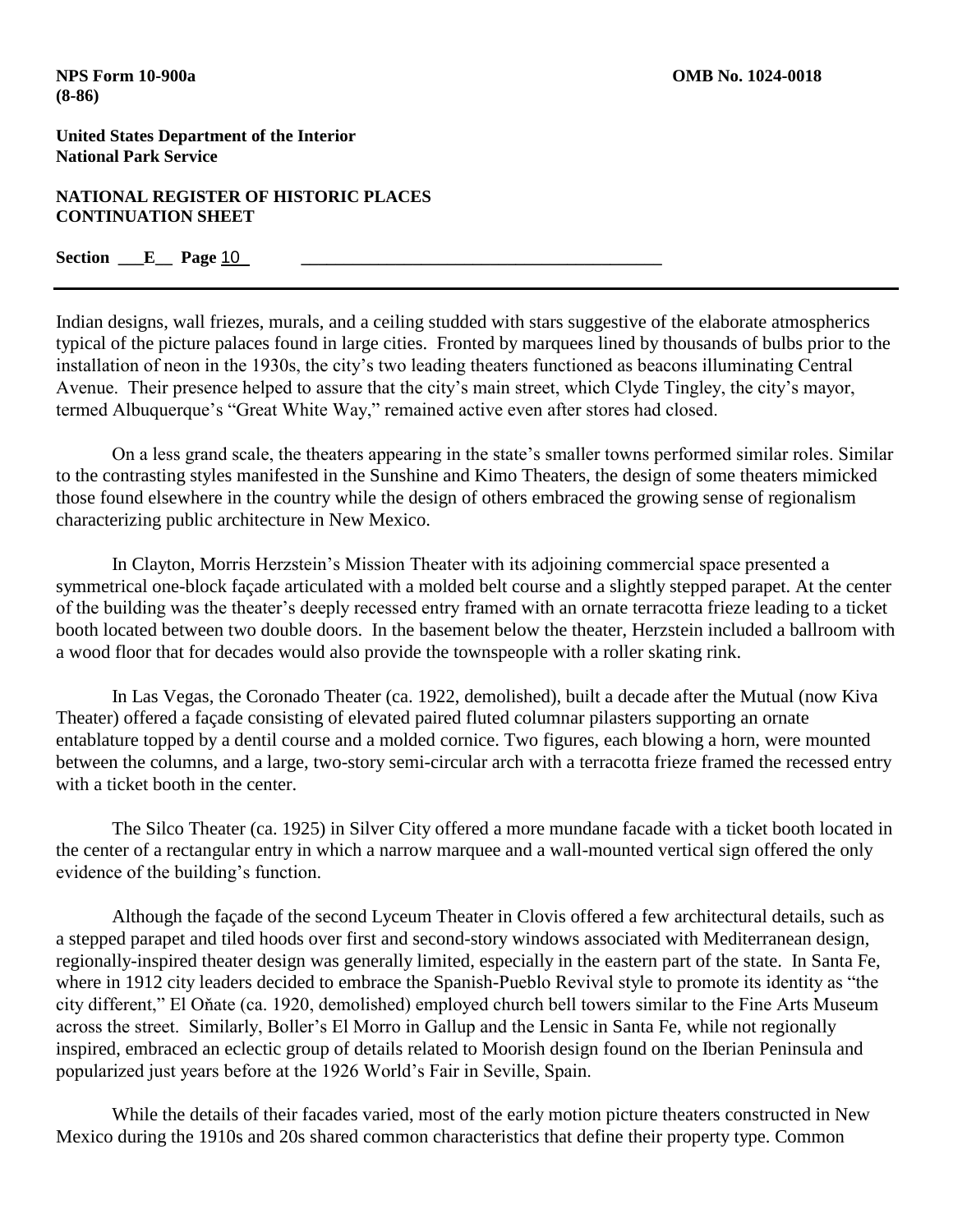### **NATIONAL REGISTER OF HISTORIC PLACES CONTINUATION SHEET**

## **Section \_\_\_E\_\_\_ Page 11**

exterior characteristics included recessed, often slightly raked, or inclined, tiled entries with entry walls often lined with poster boxes advertising coming pictures. Ticket booths were generally attached to the entry wall with an access door located inside the lobby. Attention-drawing lighting and signs, increasingly with marquees, often framed much of the façade, serving to distinguish theaters from the other commercial buildings lining main streets. Since constructing a motion picture theater represented a large investment, most theater properties also included small commercial rental spaces.

Since constructing a motion picture theater represented a large investment, most theater properties also included small commercial rental spaces. Generally these spaces flanked the recessed entry and were an integral part of the overall composition of the façade. To convey their function they were fronted with large fixed commercial windows and entries with large-light commercial doors. Prior to the installation of refreshment stands in lobbies, many of these small rental spaces catered to moviegoers offering candy, drinks, newspapers and tobacco items. Others functioned as coffee shops, barbershops, as well as jewelry and optical stores.

Common interior characteristics included lobbies with varying degrees of ornamental details. Theaters such as the Kimo or Lensic offered ornate lighting fixtures consistent with the architectural character of the building, while others, such as the Lyceum in Clovis, conveyed their grandeur with marble panels and ornate mosaic-tiled floors. Generally accessible from the lobby in all theaters were a range of amenities that included lounges and restrooms and, in some theaters, crying and smoking rooms. Some lobbies also included flanking stairways leading to balconies and the projection booth, and, in some instances, office spaces. In general, refreshment counters only began to appear in lobbies during the 1930s when the Great Depression prompted exhibitors to begin selling refreshments in order to find a new stream of income.

Auditoriums, generally accessible from two doors flanking the interior wall of the lobby, offered raked seating, and a proscenium framing the screen. Lighting varied with some theaters having overhead or wall lights, sometimes with sconces with polychromatic shades to contribute to the interior's exotic atmosphere. Larger theaters generally included balconies accessible either from the lobby or from stairways located at the front of the raked balcony near the rear of the auditorium. As noted, some of these first generation modern theaters also included stages and fly towers with multiple curtains in order to accommodate live performances during the twilight years of vaudeville.

Although air-cooling systems were installed in some theaters as early as the 1910s, it wasn't until the 1930s that Willis Carrier perfected a compact, low-cost air-conditioning system (Gomery 75). Only during the second phase of theater construction, extending from the 1930s through 1960, did New Mexican theater owners begin to include this amenity in an effort to induce more customers to seek a cooled, dark refuge from the hot southwestern summer climate.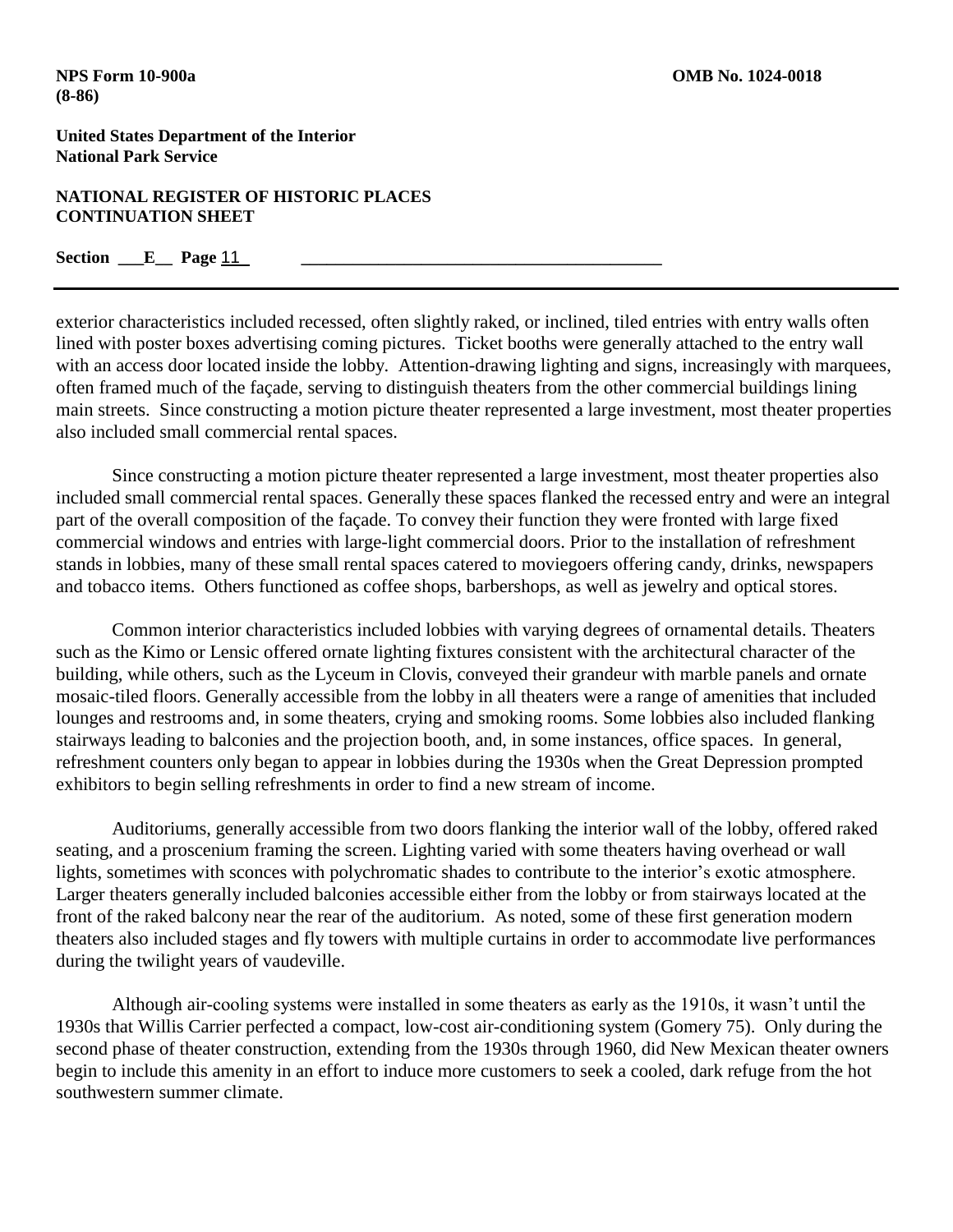### **NATIONAL REGISTER OF HISTORIC PLACES CONTINUATION SHEET**

## **Section \_\_\_E\_\_\_ Page 12**

Regardless of their particular details, all of the theaters dating to the 1910s and 1920s brought to the main streets of New Mexico's small cities and towns a new building type. Whether they were an integral part of a larger commercial building, offered small commercial rental spaces in addition to a theater, or functioned simply as a motion picture theater, their well-signed exteriors drew the attention of passersby. Generally located in the heart of a downtown district, they became a central element, defining the character of a particular town's main street. With their eye-catching illumination, they stood in sharp contrast to the predictable, often dowdy commercial buildings that lined the streets of downtown. In fact, it was the sharpness of this contrast with the rest of main street that spoke to townspeople, reminding them that within the darkened theater they could be transported away, if only temporarily, to "the Hollywood of glamour and movie stars and happy endings" (Chase 12).

Commenting on the attraction of the "magic of picture palaces," in 1927, *New York Times* writer George Mitchell noted how the experiences offered there "may lift your up out of your narrow Main Street, be it in New York, Chicago, or Jerkwater, and in a giddy moment you may be whisked away to the crazy streets of Tokio[sic] or the dykes [sic] of Holland" (quoted in Melnick 62). This analogy often appeared in the advertising messages exhibitors used to draw patrons. In assuring the residents of Clovis that they "can always see a good show at the Lyceum," the Hardwick family urged them to "take short vacations often at the Lyceum." The Mission Theater encouraged residents of Clayton to experience "blazing the trail of love and civilization" during its showing of "The Iron Horse"

In addition to bringing a new property type to New Mexico's main streets, motion picture theaters also presented towns with a new social institution capable of bringing town and rural residents, many more now with vehicles, together to share a common experience. Whether offering a motion picture or, at some theaters, a live stage performance, a boxing match or a local benefit, theaters provided a venue that helped to define membership within the community. With the completion of the Rio Grande Theater (1926), the town of Las Cruces had, not only a modern theater, but a facility that discounted tickets for merchant-sponsored community nights, hosted American Legion benefits, and offered a stage for the town's baby popularity contest.

In Clayton, as part of the town's Christmas celebration the Mission Theater provided a free matinee as well as a Santa Claus who distributed a small gift to each child. Widespread throughout New Mexico's theaters, events such as these underscore anthropologist David M. Guss' assessment that "As cultural institutions theaters helped to define people's sense of place and served as anchors or reference points" for community members (quoted in Melnick 34). Or, as Gilbert Seldes put it, the movies offered "*mass entertainment* and both these words are important because the feeling that large crowd is sharing one's experience is cherished by almost all human beings."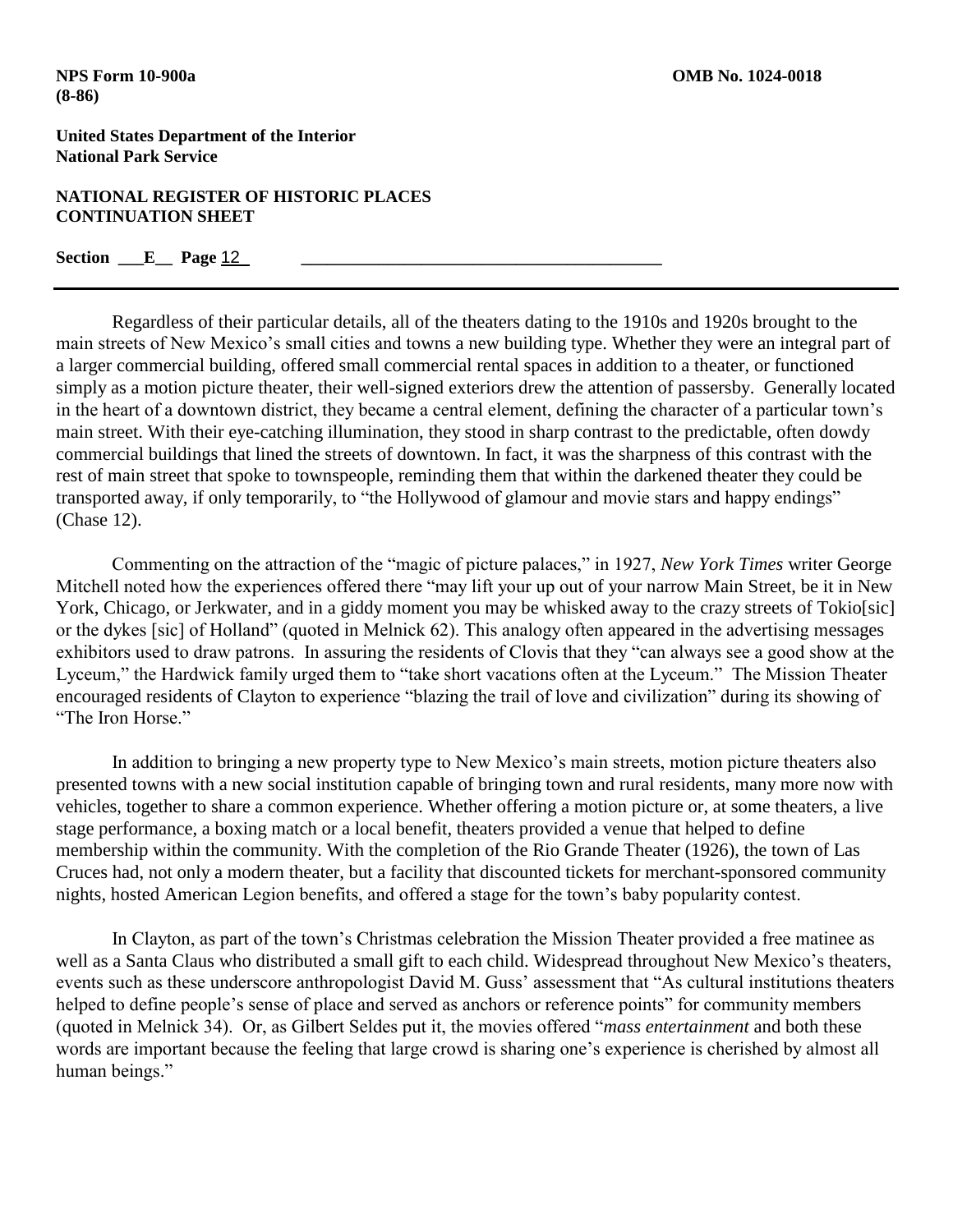### **NATIONAL REGISTER OF HISTORIC PLACES CONTINUATION SHEET**

**Section \_\_\_E\_\_\_ Page 13** 

## **Motion Theater Construction during the Great Depression and the Post-War Period**

In undermining the nation's commercial life, the Great Depression took its toll on the movie industry including the construction and operation of motion picture theaters. Many small theaters seating less than 300, which comprised thirty-seven percent of the nation's theaters during the 1920s, already faced the additional challenge of meeting the costs to purchase sound equipment following Warner Brothers release of "The Jazz Singer" in October, 1927 (Fuller 195). In many instances, those marginal theaters failed. Following the stock market crash twenty-four months later, nationwide attendance began to fall from 110 million weekly during the late 1920s to less than 60 million by 1932. Faced with this economic duress, over 6,000 theaters closed, reducing the national total to 13,000, of which approximately 9,000 were wired for sound by 1933 (Melnick 69).

Dependent on farming, ranching, and extractive industries such as timber and mining, New Mexico's economy had been on a slow downward spiral during much of the 1920s as the prices for raw materials and land values and, therefore, the state's tax base declined. As a result, during the second half of the decade, the Great Depression arrived incrementally in the state with business conditions already weakened prior to the market crash of 1929. Despite the downturn, some investment in theater construction continued during the first years of the depression. The completion of the Lensic Theater in Santa Fe in June, 1931, for instance, marked the culmination of several theater projects undertaken in the capital by real estate investor Nathan Salmon and E. John Greer Sr. (Baca 97). By the mid-1930s, investment in theater construction began to revive with other theaters appearing along the main streets of the state's towns.

In Silver City, longtime Mayor E. W. Ward, owner of the Silco Theater added to a group of small local theaters he owned in nearby copper mining towns with the construction of El Sol Theater (1935) and, after the war, the Gila Theater (1948). In Tucumcari the Hurley family added a second theater to complement the Princess Theater (which would succumb to a fire in 1962) with the construction of the Odeon Theater (1936). In Albuquerque, where the growth of the city was primarily eastward out of the Rio Grande Valley and onto the East Mesa, developer Latif Hyder constructed the Lobo Theater (1939) along Central Avenue near the University of New Mexico. Removed from downtown but still located along Albuquerque's main street, the theater marked the first suburban theater in the state.

The design of some of these new theaters reflected the growing interest in regional architecture, stimulated, in part, by the many public works projects undertaken by New Deal programs in New Mexico that incorporated regional design into civic buildings. El Sol Theater in Silver City, the Cactus Theater (1935, demolished) in Carlsbad, and the Ocotillo Theater (1937) in Artesia, all incorporated stepped parapets, earthentoned stucco cement facings, and, in some instances, portal-like entries and vigas to affect regionally-inspired facades. Other theaters, however, exhibited designs that dispensed with the costs incurred with ornate detailing, reflecting a frugality that characterized movie theater construction nationwide. Commenting on this trend in *Architectural Record* in 1931, Irvin Scott described the new trend in theater construction as signaling "the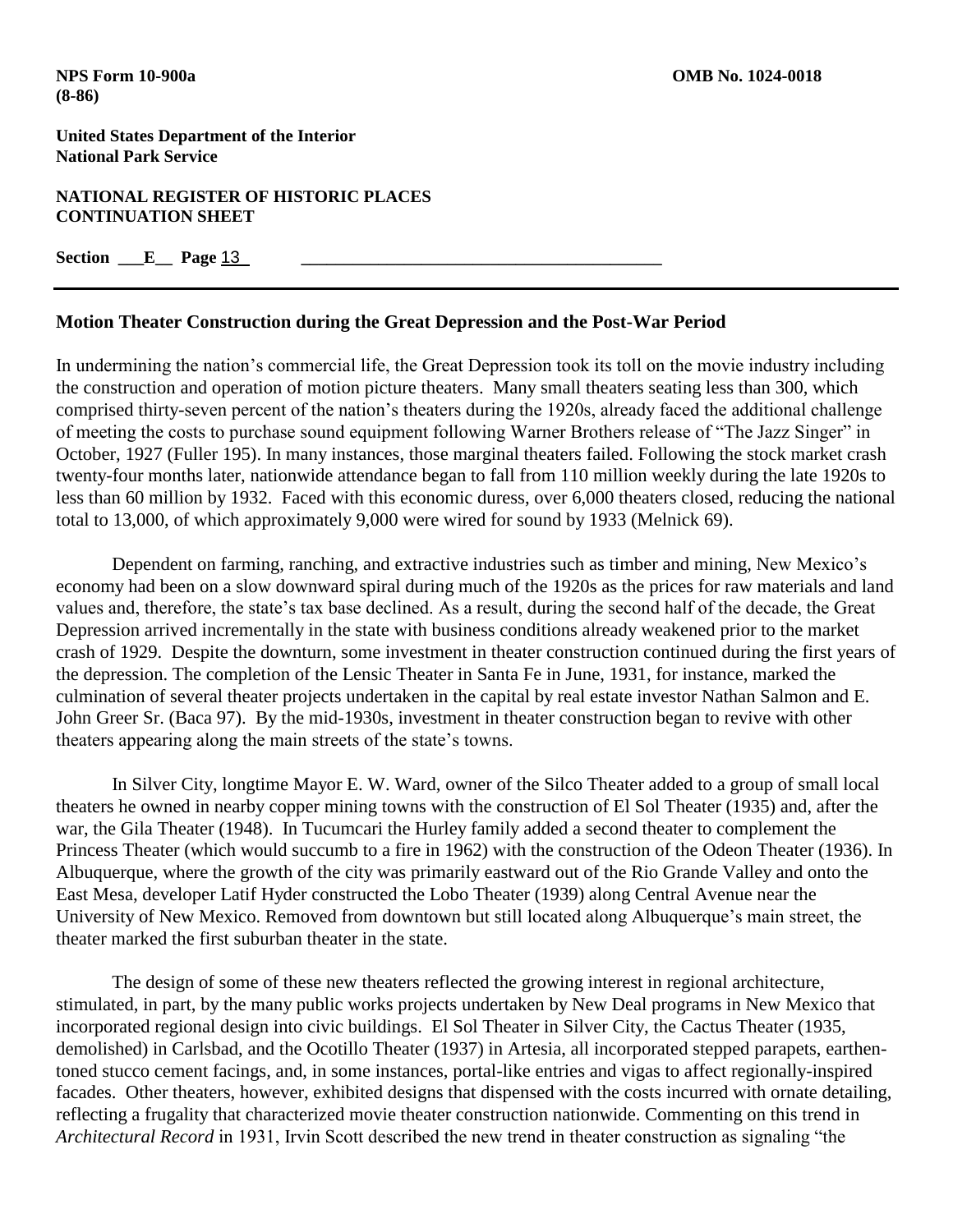### **NATIONAL REGISTER OF HISTORIC PLACES CONTINUATION SHEET**

**Section \_\_\_E\_\_ Page** 14 **\_\_\_\_\_\_\_\_\_\_\_\_\_\_\_\_\_\_\_\_\_\_\_\_\_\_\_\_\_\_\_\_\_\_\_\_\_\_\_\_\_\_**

complete elimination of all features and details not contributing to the functions of the theater or to the comfort of the audience" (quoted in Melnick 71).

Often the inclusion of a modicum of Art Deco or Moderne details on the façade sufficed as ornamentation, a sharp contrast to the elaborate terracotta friezes of a decade earlier. A modest use of these details typically included geometric molding along a white stucco cement façade, a molded pylon rising above the façade providing an anchor for a wall sign, and complementary neon signage, as evidenced in the facades of the Lobo and Odeon theaters. In other instances, builders included more ornate detailing, using brick and tile facing along curved walls, glass blocks, and bands of horizontal windows along the second-story façade. Of particular note is the State Theater (1939) in Clovis. Using blond brick for the façade, the designer fashioned a concave inset in the second floor, inserting a circular brick tower four feet in diameter to which a neon wall sign was mounted. Further detailing included lining the cornice and the top of the tower with polychromatic porcelain steel and lining the ground floor façade with ceramic tile bands.

Those investing in theaters were mindful of the risks they were taking during a period of economic uncertainty and sought to maximize opportunities for profits. The practice of including retail space continued with the frequent inclusion of small rental spaces flanking the theater's recessed entry. The plans of some theaters went a step beyond simply including ground-level rental spaces and added rental spaces by expanding second floor plans, which had traditionally included a small theater office and projection room, to include other income-producing spaces. In Raton businessman T. F.Murphy had architect George Williamson include two second-story apartments when he designed the castle-like El Raton (1930). Not only was the theater's façade lined with a crenellated parapet and punctuated with towers, but its interior also conveyed a medieval atmosphere with purple back-lighting illuminating a castled proscenium.

In a further effort to compensate for declining admissions, owners began taking the additional step of adding refreshment counters in the lobby. Not only did this measure introduce Americans to popcorn, resulting in a twenty-fold increase in popcorn production between 1934 and 1940, it also resulted in alterations to older theaters, such as the Lyceum Theater in Clovis. There, the Hardwicks added a refreshment stand in the lobby, also remodeling the façade of the theater, altering its details from a Mission to modest Moderne style. As noted, perhaps most important with regard to audience comfort, however, was the growing use of the new compact airconditioners manufactured by the Carrier Company. Following their introduction to the public at the Century of Progress Exhibition in Chicago in 1933, by the mid-1930s these units were installed in some theaters in New Mexico, while other theaters continued to rely on evaporative, or swamp, cooling systems.

Casting further light on how theater owners in New Mexico adjusted to the challenges of remaining viable during the Great Depression and through the war decade were the efforts on the part of some independent theater owners to band together to gain more leverage in acquiring and exhibiting films. As previously noted, with only thirteen of the 71 theaters in the state affiliated with Hollywood's five major studios in 1940,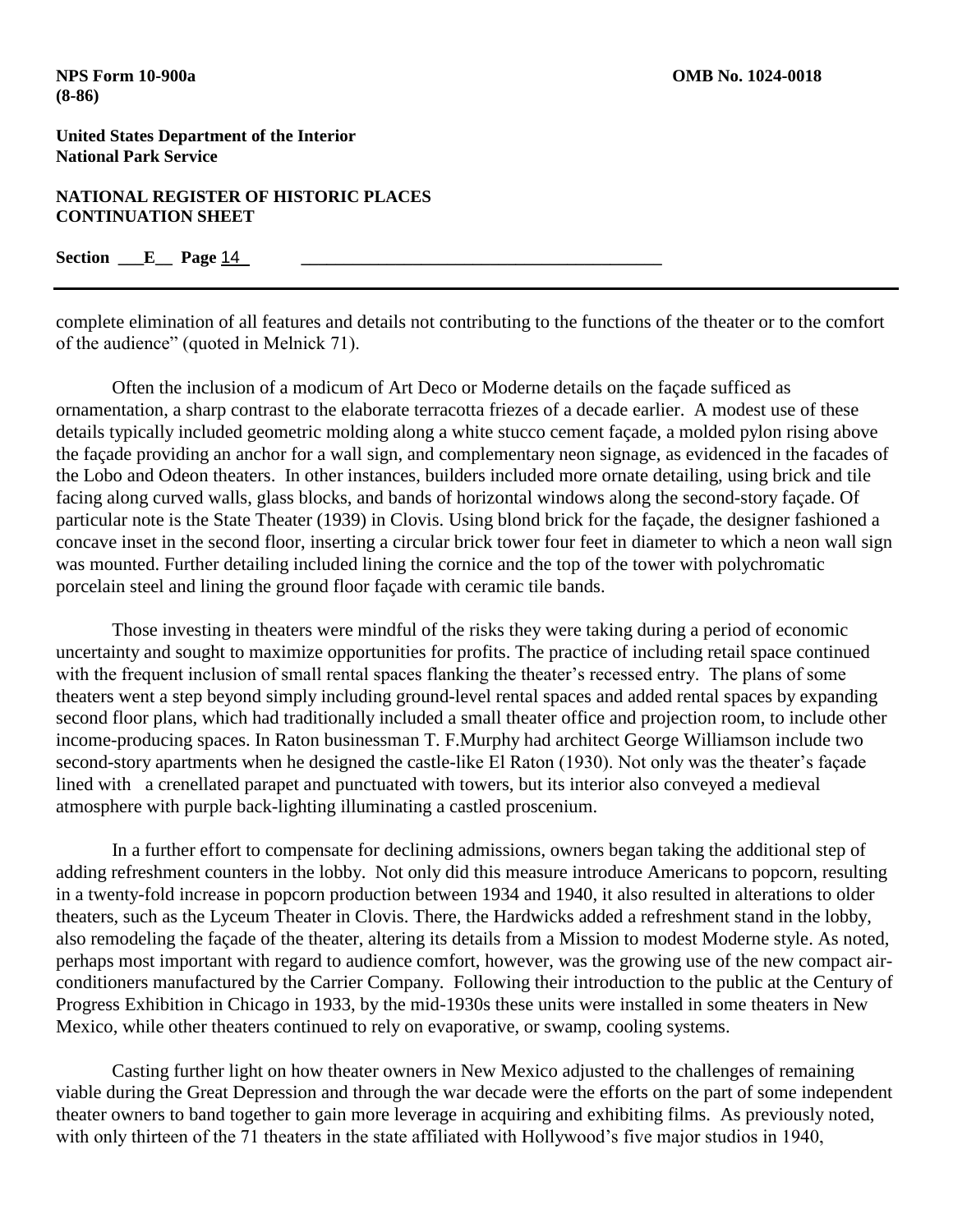### **NATIONAL REGISTER OF HISTORIC PLACES CONTINUATION SHEET**

### **Section \_\_\_E\_\_\_ Page 15**

independent owners operated most of the theaters in the state. As was the case elsewhere, these independent theaters had a smaller seating capacity and were often located in the smaller towns. As a result, they often were forced to wait for popular films and, then, received older, often spliced copies of films. In order to overcome these limitations, several New Mexico theater owners joined other independent owners in Colorado, Nebraska and Utah to form Gibraltar Enterprises, a company that bought and booked films. Consisting of a board of directors that included at least two mayors and theater owners who, in some instances owned small local theater chains, the company enabled its members to reduce booking and rental costs, thereby gaining leverage against the studio-owned theater system. Included in this group in 1934 were the Silco, Lensic, and El Raton theaters. In 1935, T. F. Murphy also purchased the Mission Theater in Clayton, as the cooperative expanded to thirty-five theaters. Installing a new sound system, new heating, and leather seats, Murphy also added a cantilevered marquee bearing the theater's new name, Luna. Although there are no known records for the company, it continued as a booking and film rental company until the mid-1950s.

The success of companies such as Gibralter Enterprises as well as individual theaters in New Mexico marked the height of the popularity of movie-going in the United States. So significant a role had the motion theater assumed by 1940 that, for the first time, the United States Census included data regarding theaters, their revenue and number of employees in its assessment of Service Establishments (16<sup>th</sup> Census, Census of Business, Vol. III 514-557). In addition to indicating the 71 theaters operating in New Mexico, the data showed that the theaters' income from admissions for 1939 totaled \$2,201,000 and that owners realized another \$190,000 from sales of refreshments and other merchandise. These theaters also employed 449 people, 369 who worked full time and 80 who worked part time. While this data offers little insight into the specific distribution of employees between the state's few large theaters and its many smaller ones, longtime exhibitors recall that many of the smaller theaters operated with a minimal staff. This staff generally included a projectionist, ticket seller, concession salesperson and usher, some of whom may have members of the owner's family and not included as employees.

The total of receipts from admissions also suggests the popularity movie-going had assumed in New Mexico. Based on a twenty-five cent admission fee typically charged adults at smaller theaters (children were generally charged ten or fifteen cents) during the late 1930s, the total number of admissions was approximately 8.4 million. With a statewide population in 1940 of about 530,000, one might infer that the average New Mexican attended a motion picture about sixteen times per year—or that a third of all New Mexicans attended a motion picture weekly. (Factoring in children who filled popular Saturday matinee showings, the figure would likely be higher.) Underscoring Gilbert Seldes' observation about American's movie-going habits, in less than four decades motion pictures had emerged as the culture's mass entertainment. For New Mexicans, as for others, "the fundamental passion" had become "a desire to go to the movies" (Seldes 9).

This "desire to go to the movies" in New Mexico's smaller towns and cities resulted in the theaters located along main streets becoming gathering places, functioning as centers for socializing and community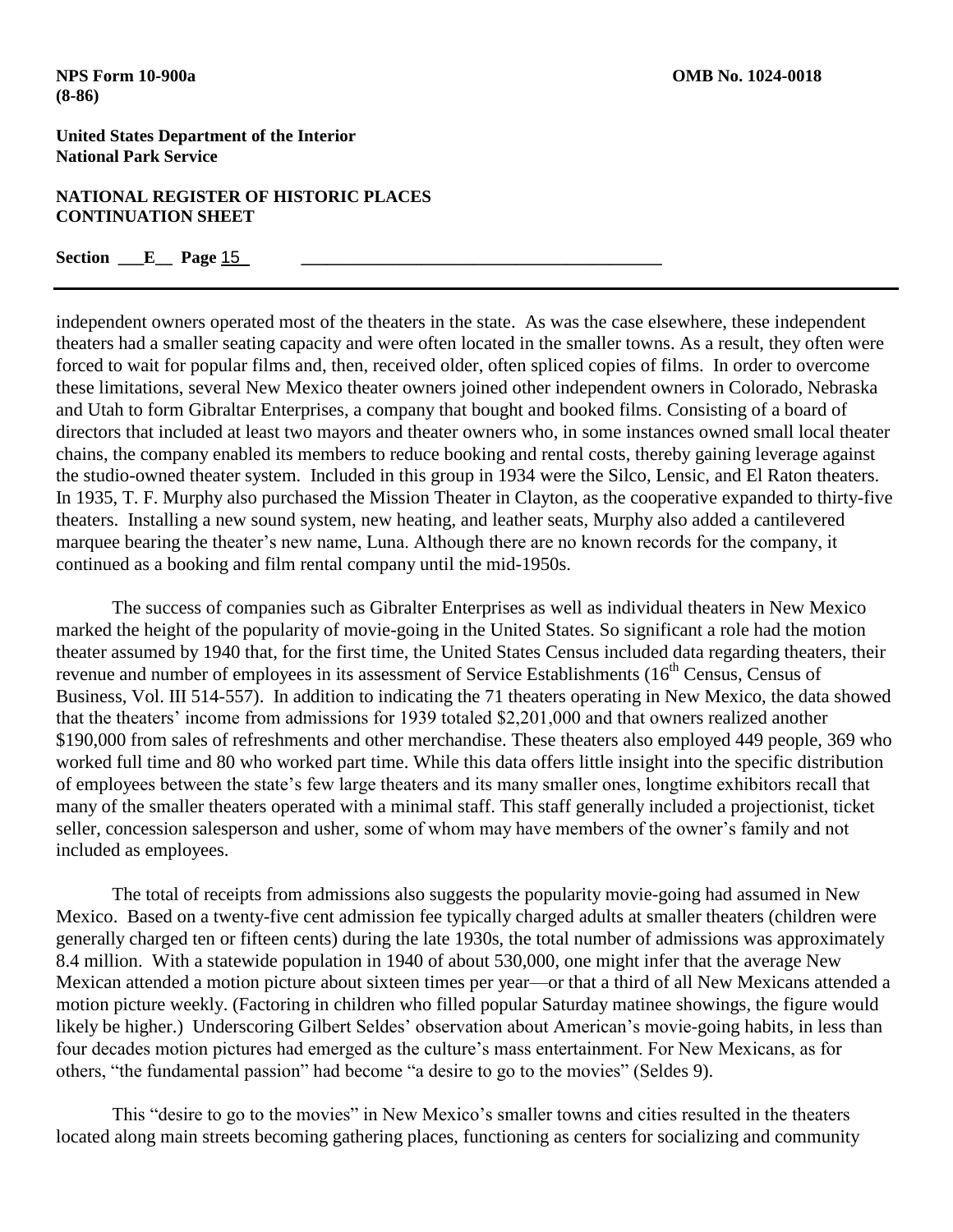### **NATIONAL REGISTER OF HISTORIC PLACES CONTINUATION SHEET**

## **Section \_\_\_E\_\_ Page** 16 **\_\_\_\_\_\_\_\_\_\_\_\_\_\_\_\_\_\_\_\_\_\_\_\_\_\_\_\_\_\_\_\_\_\_\_\_\_\_\_\_\_\_**

interaction. Not only did the theater offer entertainment that changed weekly, or more frequently in some cases, but theater owners, seeking to promote their buildings as centers for community activity, often made their theaters available for other civic activities. T.F. Murphy annually brought children from the coal mining camps around Raton to his El Raton Theater for a free afternoon of movies at Christmas. Similarly, the Mission Theater in Clayton hosted a children's Christmas show. Later, as the Luna Theater, the management offered free admission to those purchasing bonds during World War II. The ballroom in the basement below the theater also served as a popular venue for benefit dances, bazaars and dinners. During the 1950s, the Lea Theater in Lovington served as the site for the annual Miss and Mrs. Lovington contests. More than simply providing the most illuminated building along main street with a capacity to transport moviegoers to worlds beyond their hometowns, theaters offered a gathering place for diverse events celebrating the life of the community.

The popularity of movie-going remained strong in New Mexico in the post-war years despite the inroads that television had begun to make by the early 1950s. In Albuquerque, as suburban growth moved eastward along Central Avenue, the Hiland Theater (1951) was included in a strip commercial center, a harbinger of the city's first shopping center that opened in 1962. Although the number of newly constructed theaters grew slowly, small communities experiencing growth due to the emergence of new industries such as the development of natural gas fields and uranium mining saw local investors open theaters in hopes of attracting patrons from the towns' swelling populations. In Farmington, the Allen family added the Totah Theater (1949), soon acquiring other theaters in the Four Corners area to form the Allen chain of theaters. Lovington, located in the natural gas fields of the western Permian Basin, saw the Lea Theater (1949) open, and in 1960, local investor J.C. West remodeled a former warehouse to open the West Theater in Grants, center of the state's developing uranium industry.

The advent of shopping malls that included theaters or nearby multi-screen complexes coupled with Americans' embrace of television as a more convenient and readily accessible form of mass entertainment contributed to a further decline in movie-going. Downtown theaters began to relinquish the prominent role they had played in the life of New Mexican communities. In the state's larger cities, malls located nearer to new suburban enclaves eliminated the need to drive downtown.

In its smaller towns, many of which experienced a decline in population, audiences simply dwindled to the point that many owners could no longer operate a theater profitably. As a result, the last quarter of the  $20<sup>th</sup>$ century saw the closing, significant alteration to other functions or, sometimes, demolition of theaters along main streets. Reflecting on this decline, Toby Smith, the leading feature writer for New Mexico's largest newspaper, lamented that in many of the state's small towns theaters stood abandoned, as "bare bones" now "baking in the sun "(Smith 4). He likened their decline to the demise of the small-town theater depicted in Larry McMurtry's novel and film of the same name, *The Last Picture Show*. Nearly a quarter of a century later, Smith's concerns have proven true in many small communities where video rentals have joined cable television in further undermining "the desire to go to a movie."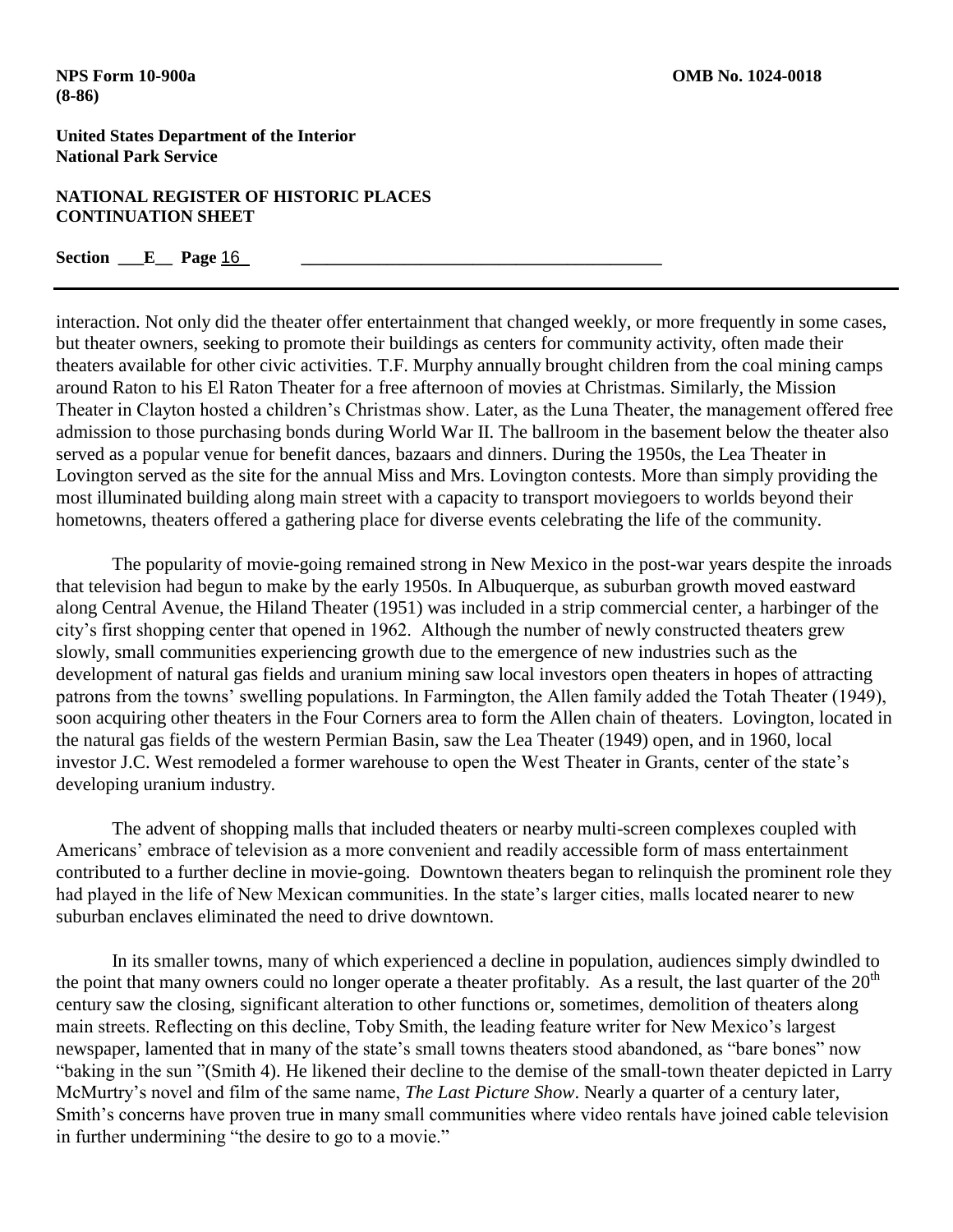**NATIONAL REGISTER OF HISTORIC PLACES CONTINUATION SHEET**

**Section \_\_\_E\_\_\_ Page 17** 

Despite their widespread decline, some historic downtown movie theaters have survived. Some are included as contributing properties within downtown historic districts; others, such as the Kimo and Rio Grande are individually listed in the National Register. Still others have benefited from recent efforts through the New Mexico Main Street program to revitalize the commercial districts of several towns and cities by restoring key buildings including theaters. In some instances, these restored theaters show motion pictures; in other instances, with interior alterations their auditoriums accommodate live performances. It is in response to the ongoing interest on the part of many communities in recognizing the contribution these theaters made to the vitality of main streets throughout the state that this multiple property nomination is being prepared.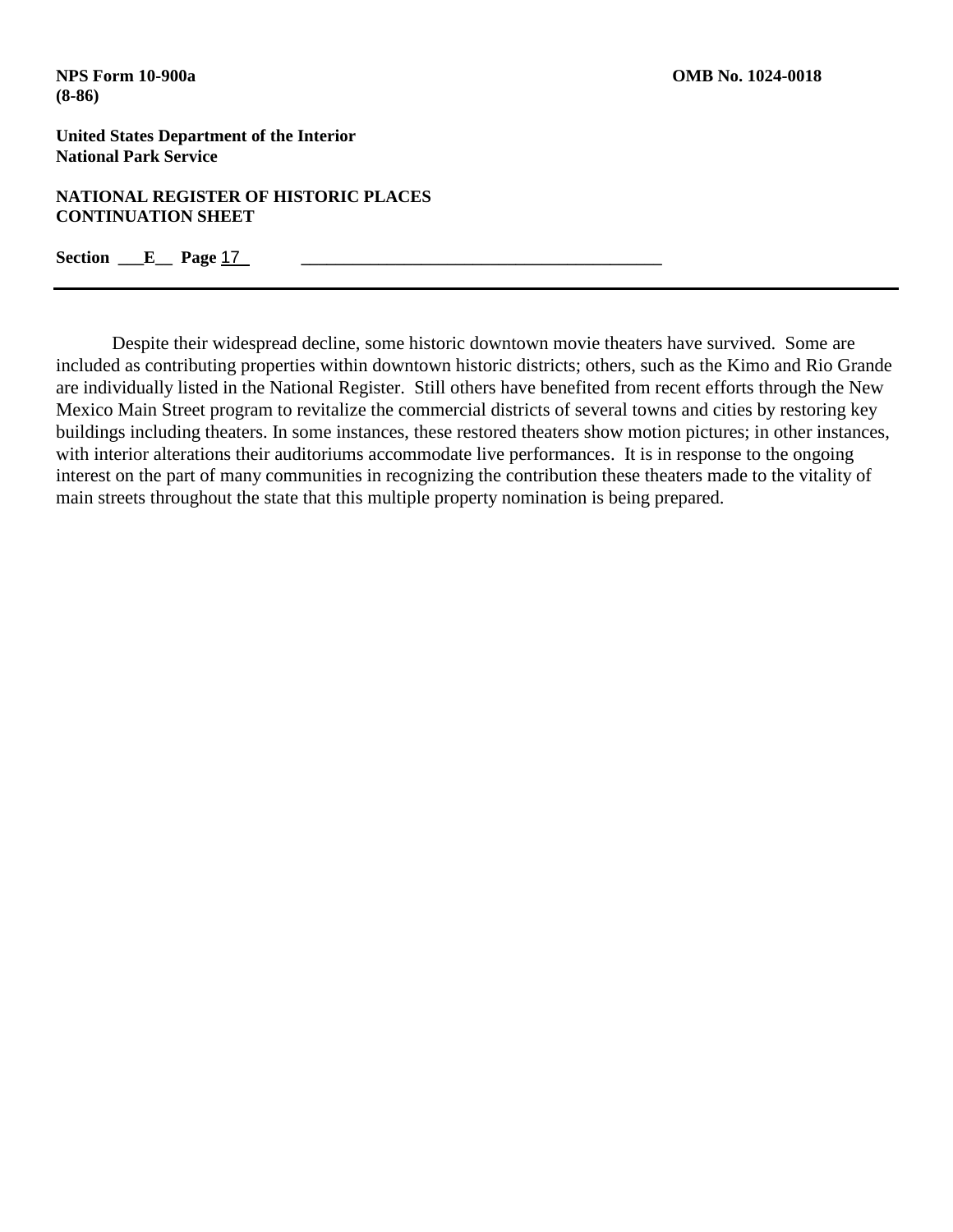**NATIONAL REGISTER OF HISTORIC PLACES CONTINUATION SHEET**

**Section \_\_\_F\_ Page 18** 

#### **F. ASSOCIATED PROPERTY TYPES**

#### **Description**

Movie theaters constructed during the period of significance, 1905-1960, appeared in downtown commercial blocks and, later, along extended main street strips where the footprint of the theater conformed to the rectangular shape of the parcel on which it was built. Some are set in the middle of commercial blocks while others are located at corners. A few theaters exemplify the one-part commercial block; most, however, are twopart commercial blocks with one or more stories rising above the marquee with a vertical wall sign generally mounted to the upper element. Roofs are either vaulted or slightly sloped, and most are lined with parapets that vary, depending upon the stylistic details included in the building's design. Foundations are generally concrete with some rising slightly above grade. Due to precautions against the danger of fire common to early projection systems, most theaters are framed with steel trusses and concrete structural systems and include masonry facades.

Perhaps more than any other building type lining main streets, theaters are identifiable by their exteriors whose design details reflected the evolving popular building styles of the first half of the  $20<sup>th</sup>$  century. In New Mexico these various stylistic details include Beaux-Arts elements, regional details including the Spanish-Pueblo Revival and hybridized Pueblo/Art Deco details, period revivals such as the Medieval, and Moderne elements in some of the theaters dating near the end of the period of significance. These details are most apparent in the façade of the building and sometimes receive further emphasis in vertical wall signs, architectural neon, and marquees. In some instances, corresponding stylistic details also appear in the interior in lobbies and atmospheric elements in the auditorium and the proscenium framing the screen and stage.

Facades also reveal the dual commercial nature of many theater buildings with small commercial spaces often flanking recessed entries. Most often, these flanking spaces are symmetrical with large fixed commercial windows and doors. Second story office spaces as well as projection rooms are also apparent with single or grouped windows lining the second story of the façade. Recessed entries lead to ticket booths that are generally located between double entry doors and accessible from a door inside the lobby. In a few some instances ticket booths are located along one side of the recessed entry. Entries are often slightly raked with tiled floors that may include a mosaic design denoting the name of the theater. Picture display boxes framed with wood or metal often line the walls of the recessed entry as well as the exterior walls of the façade below the marquee.

Designed to provide a public space that enabled patrons to socialize and, later, purchase refreshments, as they entered the auditorium, lobbies vary in size and their degree of ornamental details. Theaters such as the Kimo or Lensic have lobbies with lighting fixtures and other ornamentation consistent with the architectural character of the building, while others, such as the Lyceum in Clovis, convey their grandeur with marble panels and ornate mosaic-tiled floors. Lobbies in smaller theaters present more modest spaces, offering little more than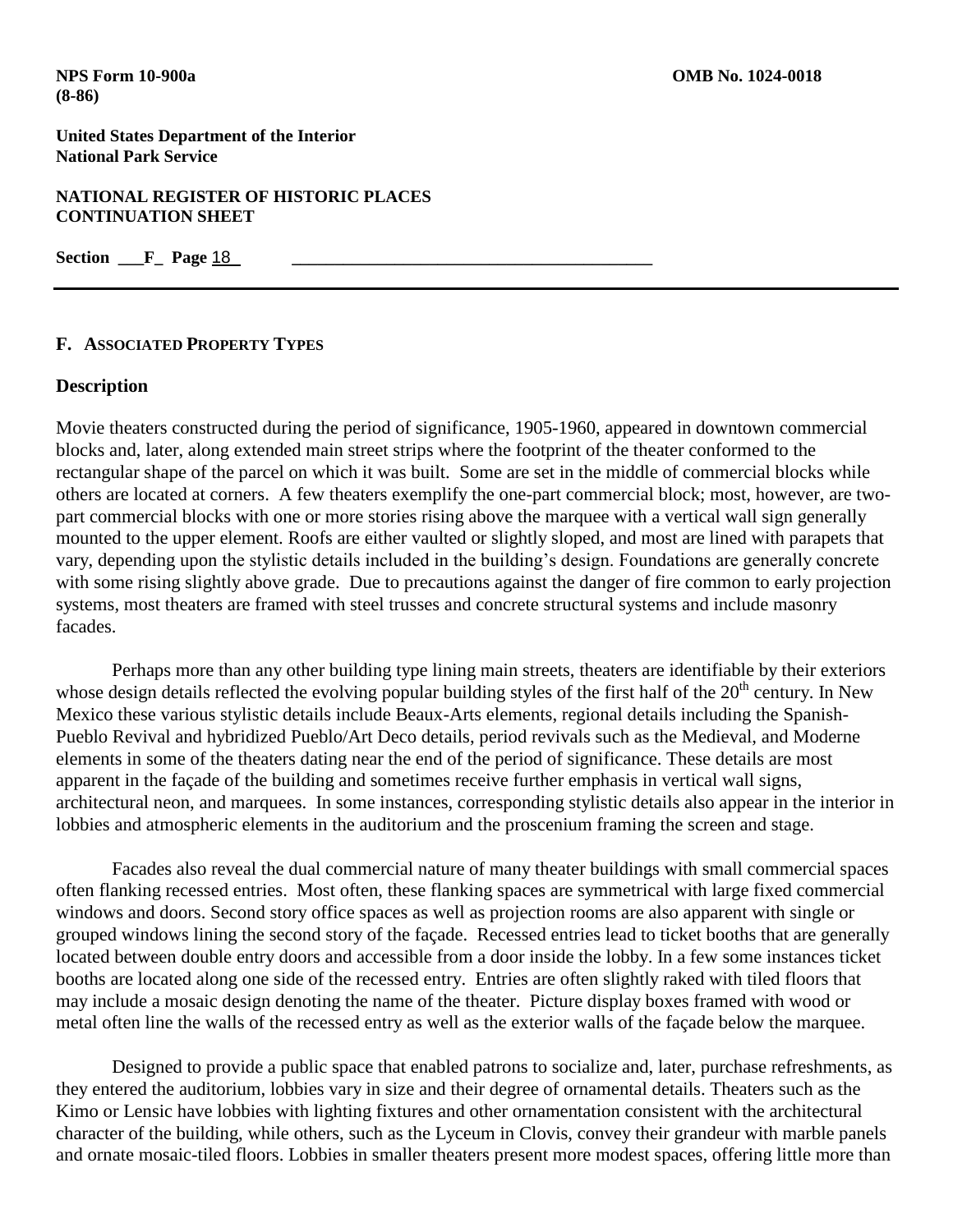### **NATIONAL REGISTER OF HISTORIC PLACES CONTINUATION SHEET**

## **Section F\_ Page 19**

a carpeted space with walls often lined with pictures depicting coming attractions. All theaters, however, provide basic amenities adjacent to or near the lobby, including restrooms and drinking fountains and, sometimes, lounges, and crying and smoking rooms. Some lobbies also include flanking stairways leading to balconies, a smaller second-story lounge, the projection booth, and, in some instances, office spaces. In general, refreshment counters only began to appear in lobbies during the 1930s when the Great Depression prompted exhibitors to begin selling refreshments in order to find additional sources of income. The addition of refreshment counters often accounts for some of the alterations evident in the plans of some lobbies.

Auditoriums are accessible from two doors flanking the interior wall of the lobby. Seating is raked, with the number of seats varying from around 300 in smaller theaters to 900 in larger theaters. Larger theaters generally included balconies accessible either from the lobby or from stairways located at the front of the raked balcony near the rear of the auditorium. Walls are sometimes lined with decorative fabric. Lighting varies with some theaters having overhead and/or wall fixtures, sometimes with sconces covered with polychromatic glass shades to contribute to the interior's exotic atmosphere. Grilled vents for heating and cooling systems are often installed in upper sections of walls. Fronting the auditorium is a proscenium framing a screen, sometimes fronted by a stage. Proscenium details vary ranging from simple moldings to ornate details consistent with other stylistic theme of the interior. Mechanical or hand-drawn curtains cover some screens. In older theaters designed to accommodate live stage shows as well, the stage also includes a fly tower with multiple curtains. Mechanical equipment including heating and cooling systems is generally located in spaces, some excavated, to the rear of the screen. Steel fire doors identified with red exit lights flanking the proscenium generally open onto an alley or side street at the rear of the building.

## **Significance**

Movie theaters constructed in New Mexico between 1905 and 1960 are significant as a new property type serving as the setting for an emerging form of mass entertainment. They are also significant for the roll they played in fostering a sense of community along the main streets of the state's towns and cities. With their frequently changing programs and newsreels and their low admission fees they provided New Mexicans with opportunities to experience horizons extending far beyond their quotidian lives. As such they are significant under Criterion A for the category of Entertainment/Recreation. Readily identified along main streets with facades whose eclectic details distinguished them from surrounding commercial buildings, movie theaters enlivened the architectural character of many communities. This visual stimulation was especially apparent at night when lighting designed to attract patrons also served to illuminate main streets with electric bulbs and then neon outlining architectural details, marquee, and wall-mounted signs. Sometimes rich in stylistic details provided by notable theater architects, sometimes more modest in detailing, movie theaters were distinctive as a property type and are significant under Criterion C for Architecture.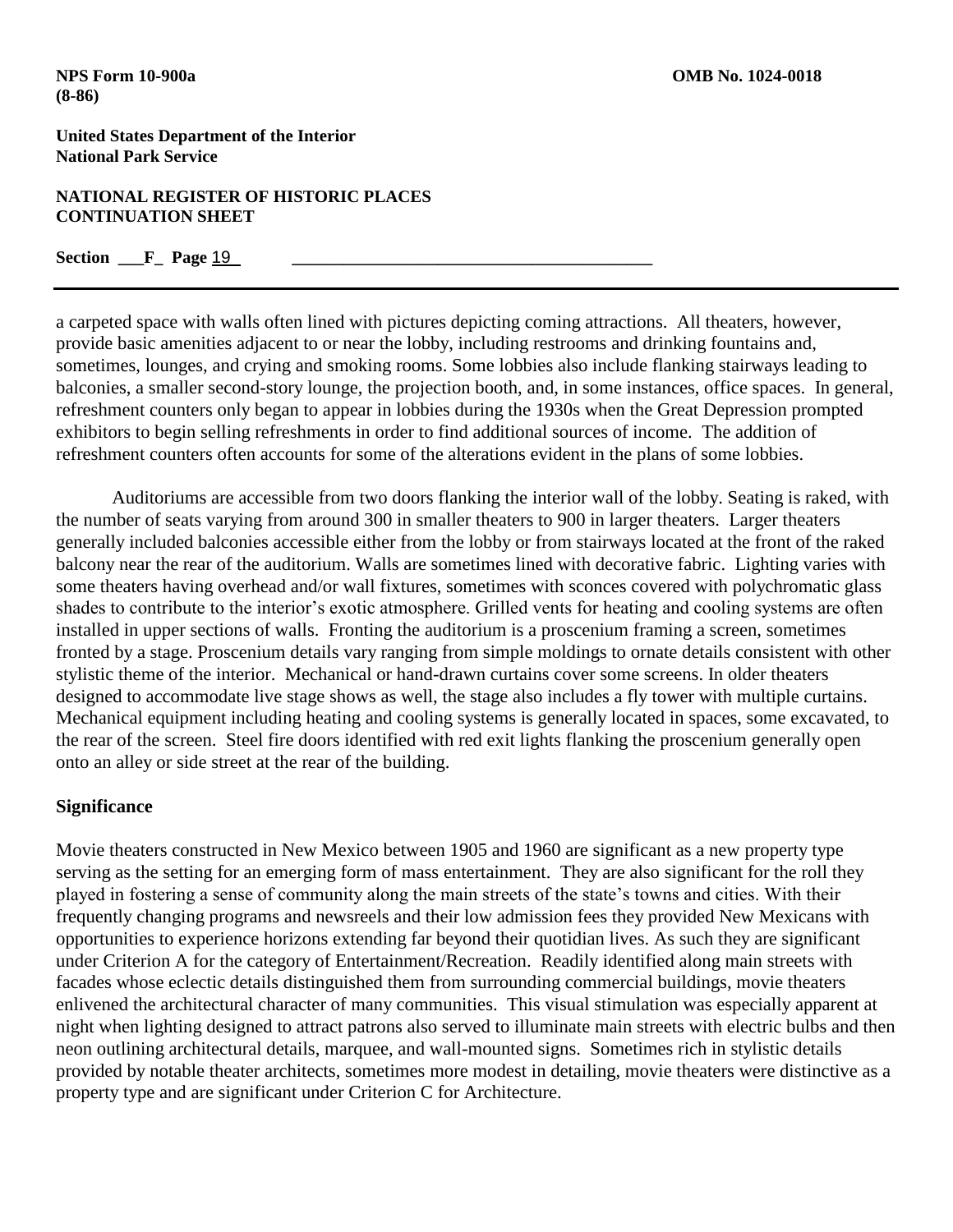**NATIONAL REGISTER OF HISTORIC PLACES CONTINUATION SHEET**

**Section \_\_\_F\_ Page 20** 

### **Registration Requirements**

To be eligible for listing in the National Register of Historic Places, the theater must retain a high degree of integrity with the historical characteristics associated with the building's function as a theater readily apparent. To be eligible also under Criterion A, there must sufficient evidence as to the theater's contribution to entertainment and recreation in the history of the community in which it appears.

The setting, plan, design details, materials, and workmanship of both the exterior and interior of the theater are important in determining its integrity and conveying its feeling as an historic property under Criterion C. Exterior details include the design elements of the façade, entry details, and retention of signage. Although the entries of some theaters have undergone alterations, including the removal or relocation of ticket booths, if other significant details remain so that the façade continues to convey the building's function as a theater, the property is considered eligible. For instance, a theater retaining its original façade as a two-part commercial block with notable Moderne style elements and distinctive original signage is considered eligible even though the entry and ticket booth location have been altered. Similarly, a theater in which the façade was altered during the period of significance to conform to current popular norms for theater design is considered eligible. Alterations completed after the period of significance will need to be weighed within the context of all of the façade's details to determine eligibility.

The retention of interior details also applies to both the lobby and the auditorium. Historic lobby plans and their associated amenities must remain apparent. As noted in the historic context, the appearance of refreshment counters during the 1930s resulted in alterations and additions in some earlier theaters. These alterations alone, however, will not preclude a property from being eligible. Similarly the auditorium, proscenium and stage must retain a high degree of integrity. If, as in some cases, the number of seats has been reduced to widen rows and add patron comfort, these changes are not regarded as diminishing the integrity of the auditorium. Similarly, if changes to the theater in order to permit live performances have resulted in the removal of less than forty percent of original seating or if a screen has been removed to enlarge a stage for live performances but other details remain largely unaltered, the property is considered eligible.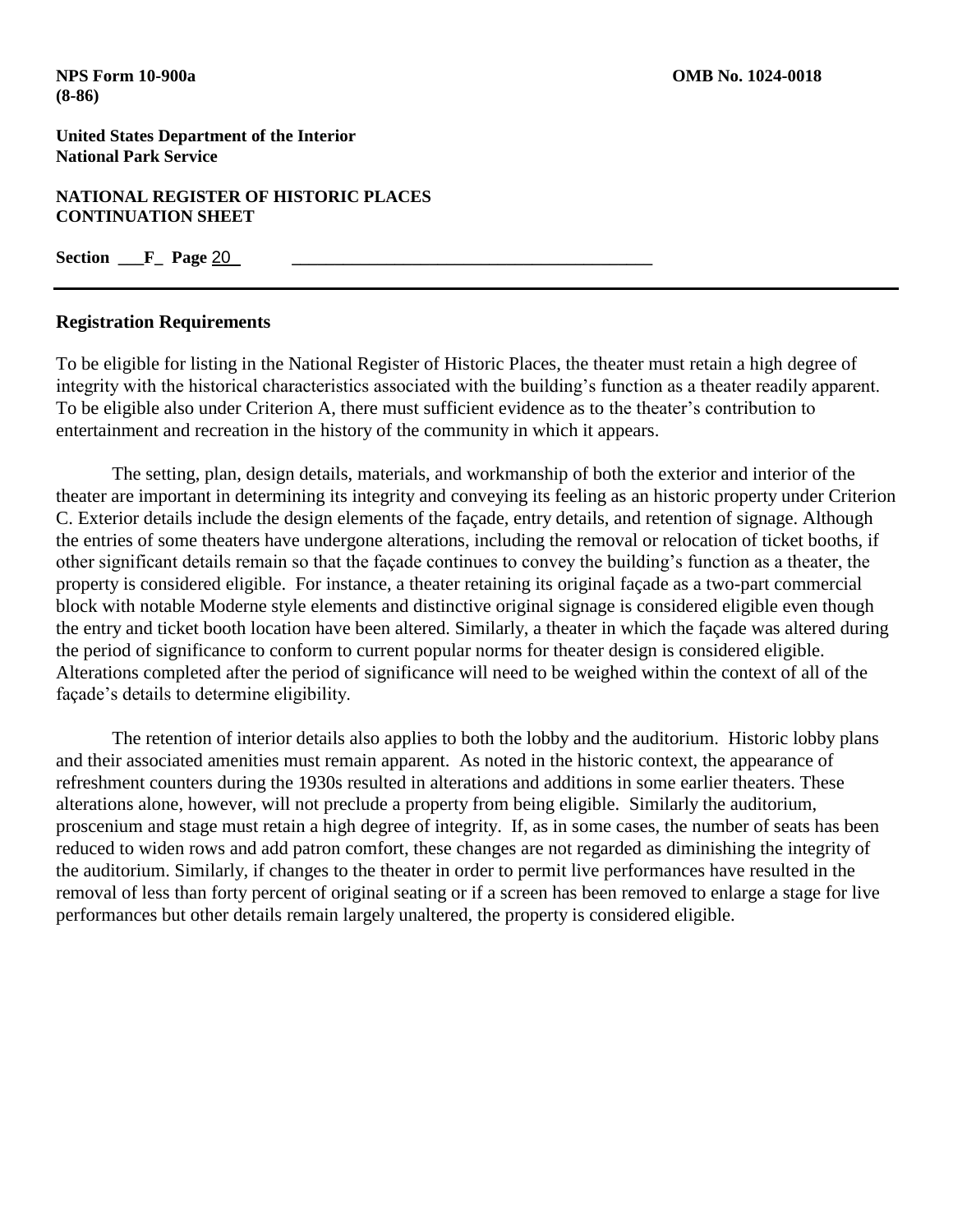**United States Department of the Interior National Park Service**

**NATIONAL REGISTER OF HISTORIC PLACES CONTINUATION SHEET**

Section <u>G</u> Page 21

**G. THE STATE OF NEW MEXICO**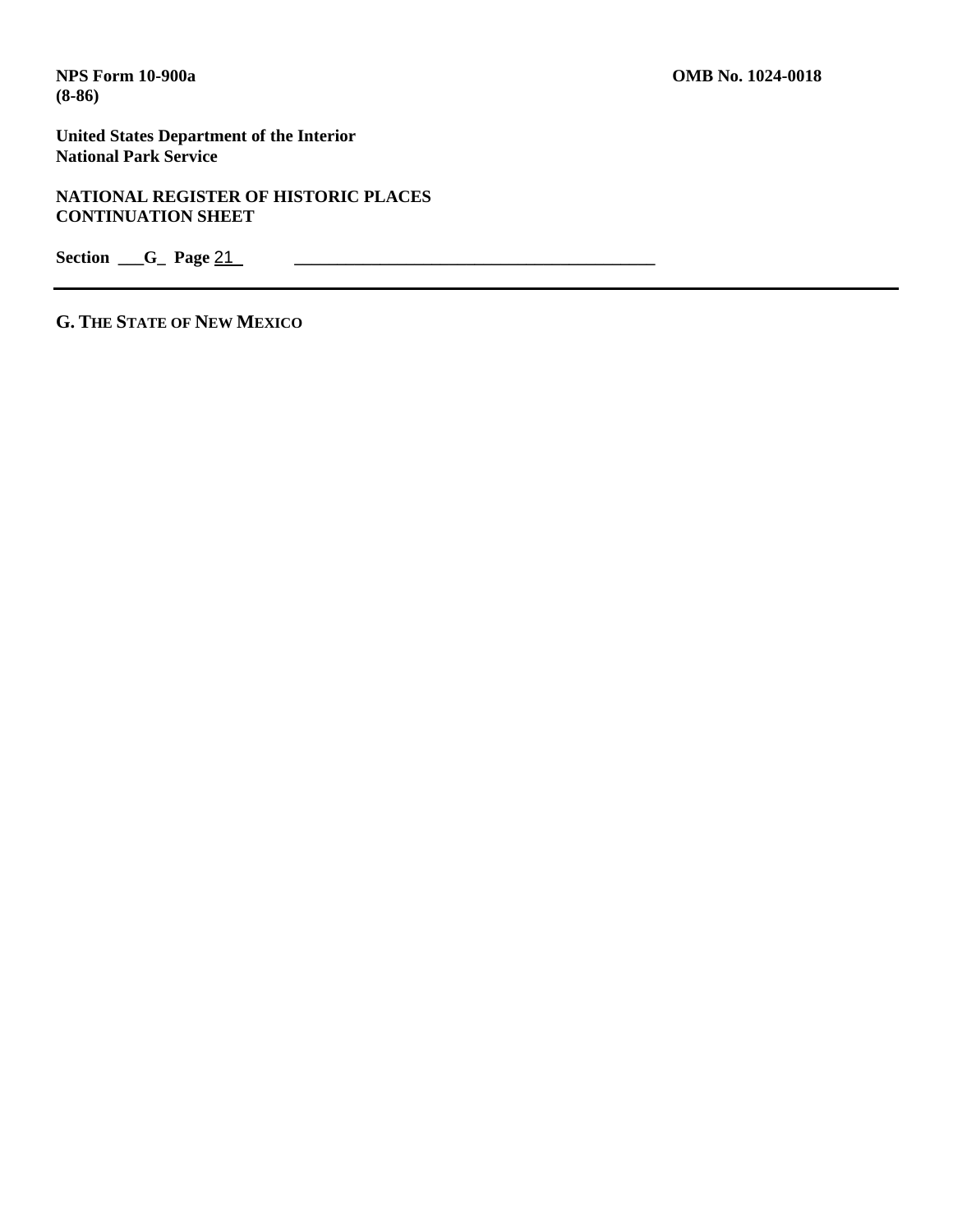**NATIONAL REGISTER OF HISTORIC PLACES CONTINUATION SHEET**

**Section \_\_\_H\_\_\_ Page 22** 

## **H. SUMMARY OF IDENTIFICATION AND EVALUATION METHODS**

This Multiple Property Listing marks the first step on the part of the New Mexico Historic Preservation Division (NMHPD) to support initiatives by the New Mexico Main Street Program to recognize and encourage the preservation of historic motion picture theaters in many of the state's communities. When NMHPD contracted with historian David Kammer to prepare a Multiple Property Documentation Form (MPDF), it agreed to provide him with inventory forms of theaters that had previously been surveyed. Some of these theaters were surveyed in conjunction with earlier inventory projects of downtown commercial buildings that had resulted in some theaters being listed as contributing properties within historic districts or individually.

Kammer then conducted a preliminary search using Internet Web sites, data from the 1939 Census of Business, and local business directories to ascertain the likely number of theaters that existed in New Mexico during the period of significance. He then compared that data to known remaining theaters. Upon completing this preliminary list, Kammer consulted with HPD staff to determine priorities for a limited intensive-level inventory of additional theaters, supplanting it with a reconnaissance-level inventory of other theaters.

Using HPD's Historic Cultural Properties Inventory (HCPI) Detail Form (Form 2), he then inventoried nine selected theaters. In several instances, these theaters are located in communities that have initiated Main Street programs, and HPD felt that including them in the inventory might contribute to ongoing efforts to stimulate commercial activity in downtown districts. In order to record details unique to theater architecture and to evaluate the eligibility of these properties based on those details, Kammer developed an additional page for the HCPI that permitted a detailed examination of both the exteriors and interiors of each building. Upon completing the survey and reviewing the forms of all previously inventoried theaters, he conferred again with HPD staff to select theaters for nomination to complete the MPDF.

Organizing the Statement of Historic Context into two periods and then determining the single property type of Motion Picture Theaters with a Period of Significance from 1905 to 1960 reflects an assessment of both the research data and all of the inventory forms pertaining to theaters. Through most of the period of significance, New Mexico remained a lightly populated state with only two cities, Albuquerque (35,000) and Santa Fe (20,000), having a population of more than 20,000 by 1940. As a result, most theaters statewide tended to be smaller than average and, as discussed in the Historic Context, either independently operated or included in small locally owned chains. Since the Kimo, El Morro, and Lensic Theaters, all designed by Carl Boller and listed in the National Register, are the only theaters displaying the ornate details, if not size, of a picture palace, the decision was made to treat all remaining theaters as a single property type.

Upon completion of the inventory and consultation with HPD staff regarding the selection of theaters likely to be nominated for listing in the National Register, HPD notified all owners by letter about the nomination process and possible state tax credits available should a property be listed. Doing so has enabled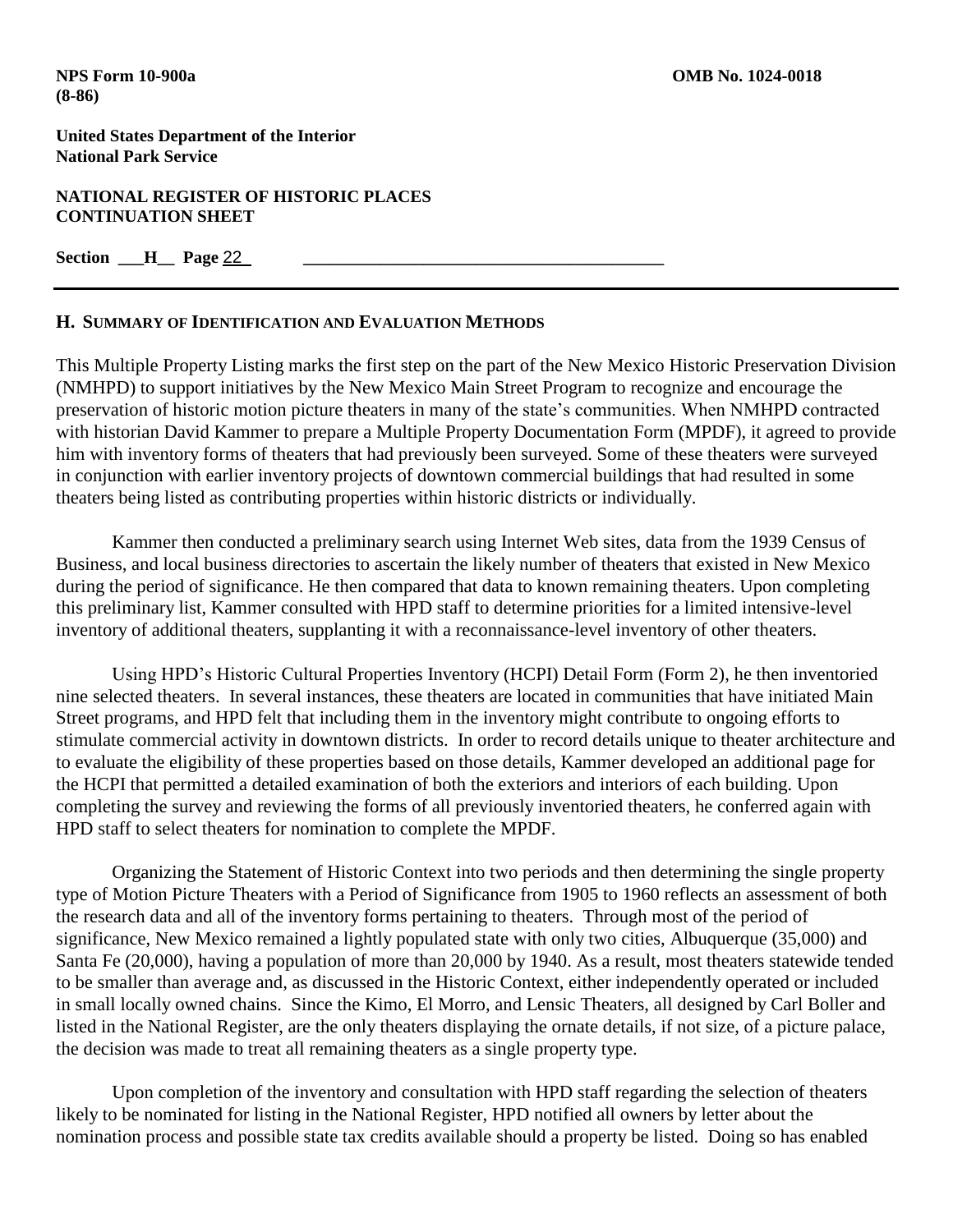**United States Department of the Interior National Park Service**

**NATIONAL REGISTER OF HISTORIC PLACES CONTINUATION SHEET**

**Section \_\_\_H\_\_\_ Page 23** 

community planners and staff for the New Mexico Main Street program to look ahead at how the listing of these properties may contribute to broader efforts to revitalize districts. It has also encouraged owners to consider maintenance projects supported by tax credits that will preserve and enhance their buildings.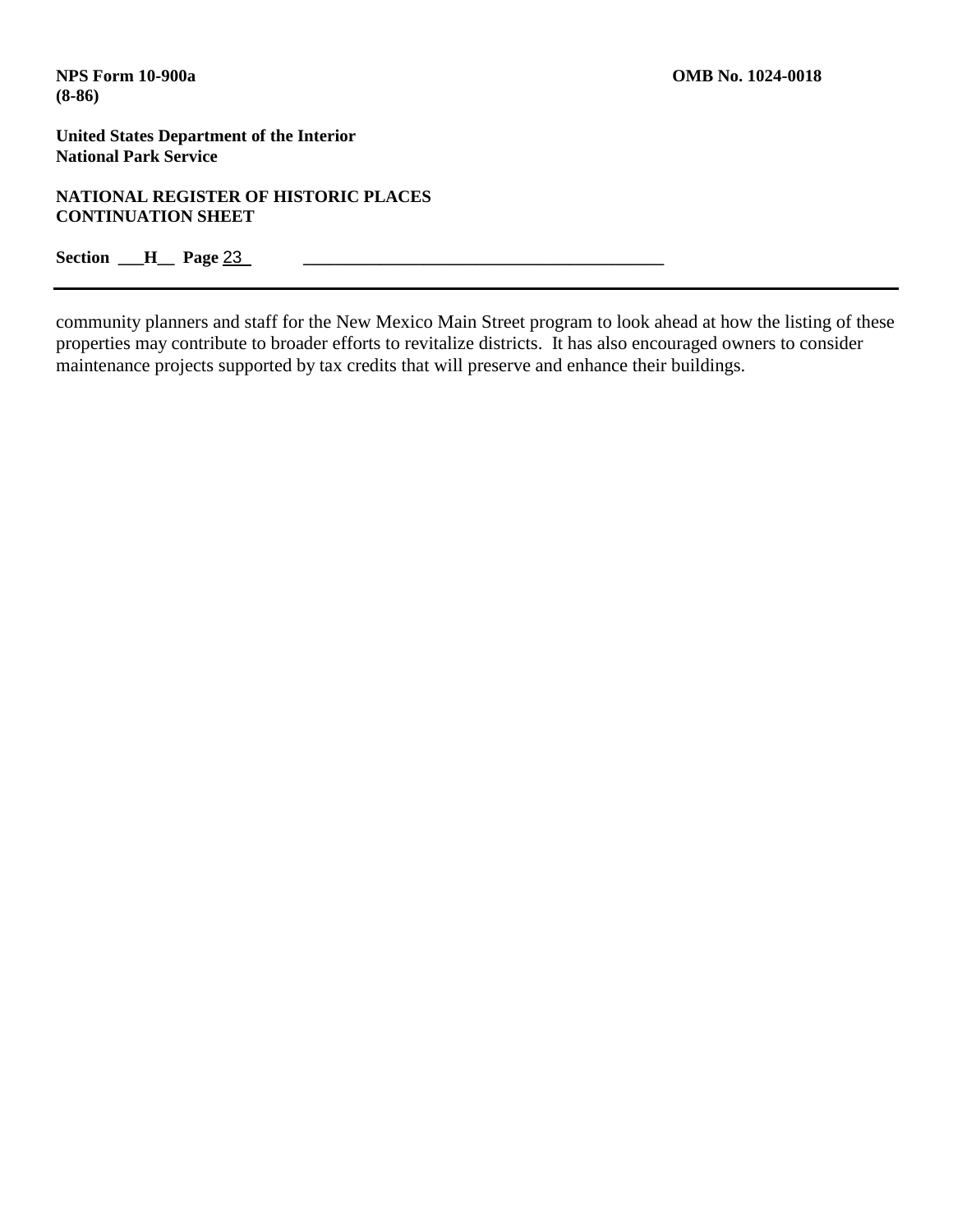**United States Department of the Interior National Park Service**

**NATIONAL REGISTER OF HISTORIC PLACES CONTINUATION SHEET**

**Section \_\_\_I\_\_ Page** 24 **\_\_\_\_\_\_\_\_\_\_\_\_\_\_\_\_\_\_\_\_\_\_\_\_\_\_\_\_\_\_\_\_\_\_\_\_\_\_\_\_\_\_**

#### **SELECTED BIBLIOGRAPHY**

Baca, Elmo. "New Mexico's Historic Movie Theaters."*100 Years of Filmmaking in New Mexico 1898-1998*. Edited by Jon Bowman, Santa Fe: New Mexico Magazine, 1998.

Balcomb, Kenneth C. *A Boy's Albuquerque*. Albuquerque, University of New Mexico Press, 1980.

- Chase, Linda. *Hollywood on Main Street: The Movie House Paintings of Davis Cone*. Woodstock, New York: The Overlook Press, 1988.
- Department of Commerce, Bureau of Census, Census of Business Vol. III, *Service Establishments and Places of Amusement, Hotels, Tourist Courts and Camps*, 1939. Washington, D.C.: Government Printing Office.
- Gomery, Douglas. *Shared Pleasures: A History of Movie Presentation in the United States*. Madison: University of Wisconsin Press, 1992.
- Hall, Ben M. *The Best Remaining Seats: The Story of the Golden Age of the Movie Palace*. New York: Clarkson N Potter, Inc., 1961.
- Huettig, Mae D. *Economic Control of the Motion Picture Industry*. Philadelphia: University of Pennsylvania Press, 1944.
- Hughes, Karen Lee. "Theater Merchants Kept Clovis Rolling in the Movies." *Clovis News-Journal*, July 8, 1976.
- Jacobs, Lewis. *The Rise of the American Film*. New York: Harcourt, Brace and Company, 1939.
- Longstreth, Richard. *The Buildings of Main Street*. Washington D.C.: The Preservation Press, 1987.
- Melnick, Ross and Andreas Fuchs. *Cinema Treasures: A New Look at Classic Movie Theaters*. St. Paul: MBI Publishing company, 2004.
- Naylor, David. *Great American Movie Theaters*. Washington D.C.: The Preservation Press, 1987.
- Seldes, Gilbert. *The Movies Come from America*. New York: Charles Scribner's Sons, 1931.